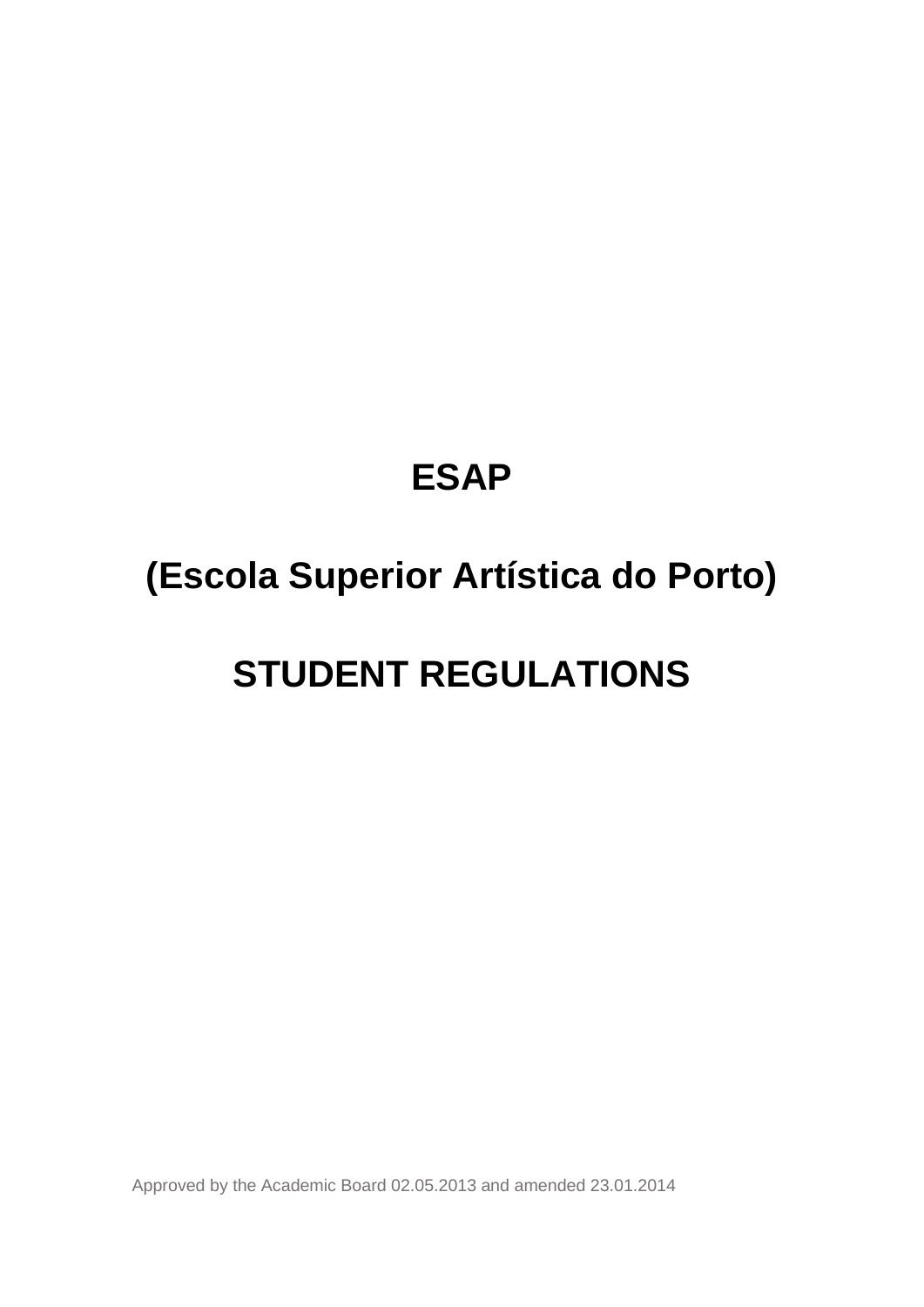| CHAPTER I - ESCOLA SUPERIOR ARTÍSTICA DO PORTO  3            |  |
|--------------------------------------------------------------|--|
| CHAPTER II - ACCESS, ADMISSION, REGISTRATION AND ENROLMENT 5 |  |
|                                                              |  |
|                                                              |  |
|                                                              |  |
| CHAPTER VI - STUDENT AND ALUMNI SUPPORT SERVICES  24         |  |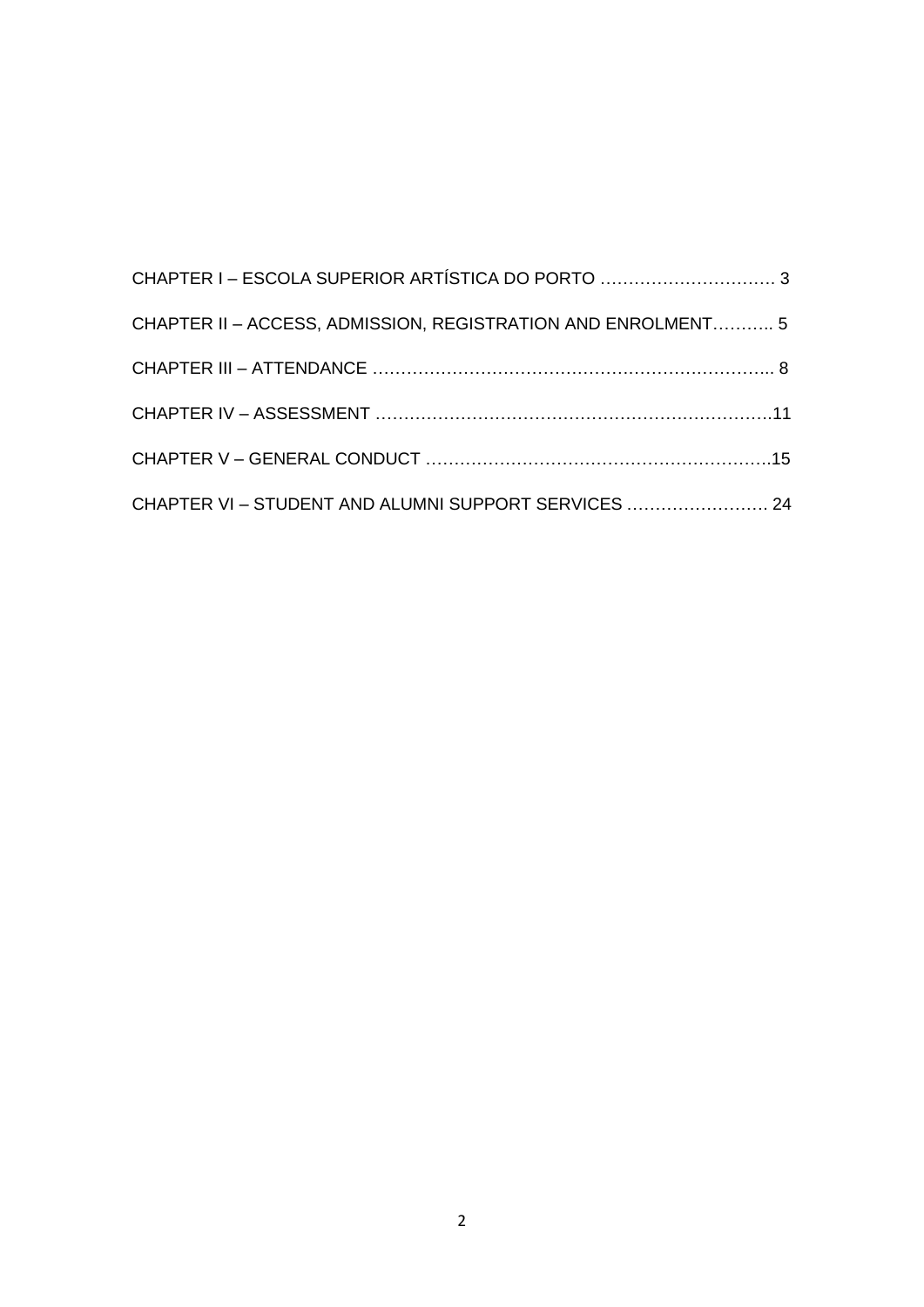# **CHAPTER I ESCOLA SUPERIOR ARTÍSTICA DO PORTO**

#### **Article 1st**

#### **Identification**

1. Escola Superior Artística do Porto, henceforth ESAP or School, is a private higher education institution, headquartered in Porto, Portugal, founded by the Cooperativa de Ensino Superior Artístico do Porto, after this CESAP or Co-op.

2. ESAP has been granted official recognition as an institution of public interest by the corresponding ministry, through Resolution no. 129/MEC/86, published in *Diário da República*, 2nd series, on 28 June 1986, under Decree-Law no. 100-B/85, of 8 April, designation revised by Ordinance no. 830/89, of 20 September.

## **Article 2nd**

## **Mission and objectives**

ESAP is a leading higher education institution dedicated to the creation, communication and dissemination of art, culture, science, and technology, through learning, teaching, research, and experimental development, with a focus on the following objectives:

a) To deliver study cycles in conformity with the academic degrees and qualifications required by law.

b) To offer non-degree, vocational and refresher programmes, and workshops, specifically, postgraduation, occupational and supplementary, ongoing, specialisation, complementary training, and open courses, amongst others, in accordance with the law. c) To develop and undertake core and applied research across the scientific and artistic areas encompassed by its study cycles, and to collaborate with and offer support to other scientific and artistic institutions.

d) To develop cooperation, and artistic, cultural, scientific, and technical exchange relationships with fellow national and international institutions, specifically those within the European higher education spectrum or across the Portuguese-speaking world.

e) To develop or participate in the development of structures and study and/or production projects, permanent or temporary, that can make a relevant social contribution to the artistic, cultural, and scientific domains, particularly those that involve the creation of links at a local or a regional level, through the provision of community and development support services.

f) To teach and promote the awareness of a wide spectrum of artistic languages, in an appropriate learning setting, fomenting their practice, individually or as a group, in order to equip its students with the high degree of artistic, cultural, scientific, and technical proficiency that is necessary for the competent exercise of a creative professional activity.

# **Article 3rd**

#### **Educational project – artistic, cultural, scientific, and pedagogical**

1. ESAP has been developing its artistic, cultural, scientific, and pedagogical educational project since 1982. This project intersects different learning areas within the arts, presently offering degrees in animation and cultural production, architecture, fine arts and intermedia, visual arts – photography, film and media, design and multimedia communication, and theatre –, interpretation and stage directing. New educational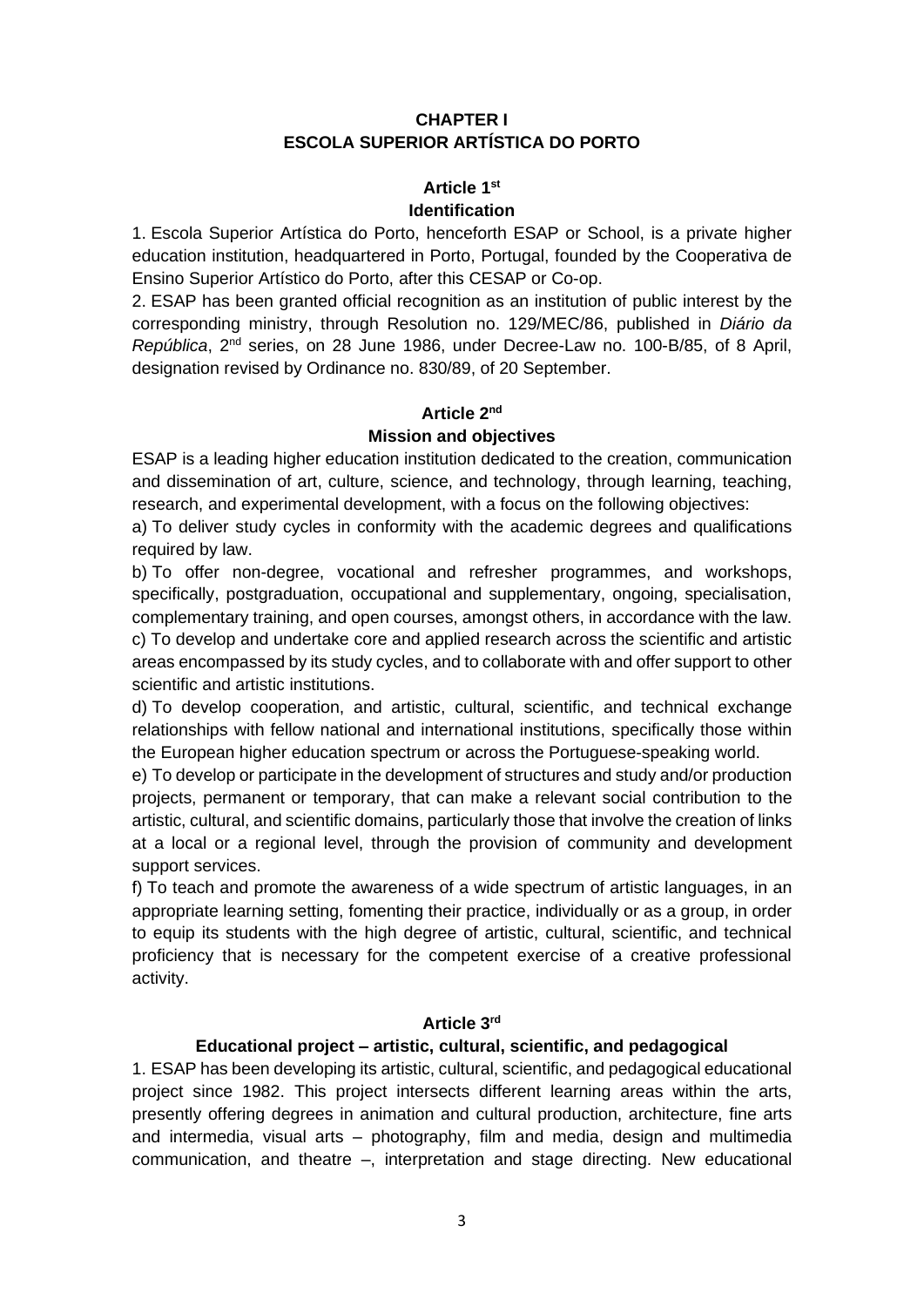projects can be conceived and developed within the artistic field, in conjunction with those that are already in place.

2. ESAP's educational project is open to all Portuguese students, and also to foreign students, namely from Portuguese-speaking countries or from Europe, who can meet its access and admission criteria.

3. ESAP's educational project contemplates principles and practices concurrent with a context of globalised knowledge, fomenting student, staff, and faculty mobility, and promoting, and taking part in, multilateral initiatives with fellow academic institutions, namely those across Europe (Erasmus Programme) and the Portuguese-speaking world.

4. ESAP's educational project is rooted in a legacy of significant experience and a teaching practice proponent of motivational learning and rich artistic, cultural, and scientific experiences, anchored in the close relationship and strong communication between students, faculty, and staff, in an environment fit for the fostering of freedom and creativity, generator of a general sentiment of belonging to an open, intercultural, and diverse academic community in constant change.

5. ESAP's artistic and cultural project is anchored in its determination to play a part in the life of Porto's historic centre – a UNESCO World Heritage zone –, since its academic campus is located in this area, and it is here that, systematically, a range of intense curricular and extra-curricular student activity takes place.

6. Given that ESAP has been founded by a co-operative – CESAP, a non-profit, 'thirdsector' organisation, which any student, or faculty or staff member can join as a cooperator –, its educational project bears a special receptivity towards matters of democracy, citizenship, and social cohesion, which translates into a strong faculty commitment to participate in and partner with social solidarity and development projects. As a result, ESAP has become a UNESCO partner institution.

7. ESAP's educational project structures its scientific and pedagogical dimensions so as to enable the development of learning methods rooted in contemporary artistic practice, incorporating its technological and methodological dimensions.

8. The scientific dimension of ESAP's educational project contemplates the specificities arising from the production of knowledge in the field of the arts, an area where research and artistic creation practices can coexist and intersect.

# **Article 4th Governing bodies**

The following are ESAP's governing bodies:

- a) General Council.
- b) Academic Board.
- c) Scientific Council.
- d) Pedagogical Council.

# **Article 5th**

# **Academic structure**

The following are categories within ESAP's academic structure:

- a) Departments.
- b) Courses.
- c) Research units.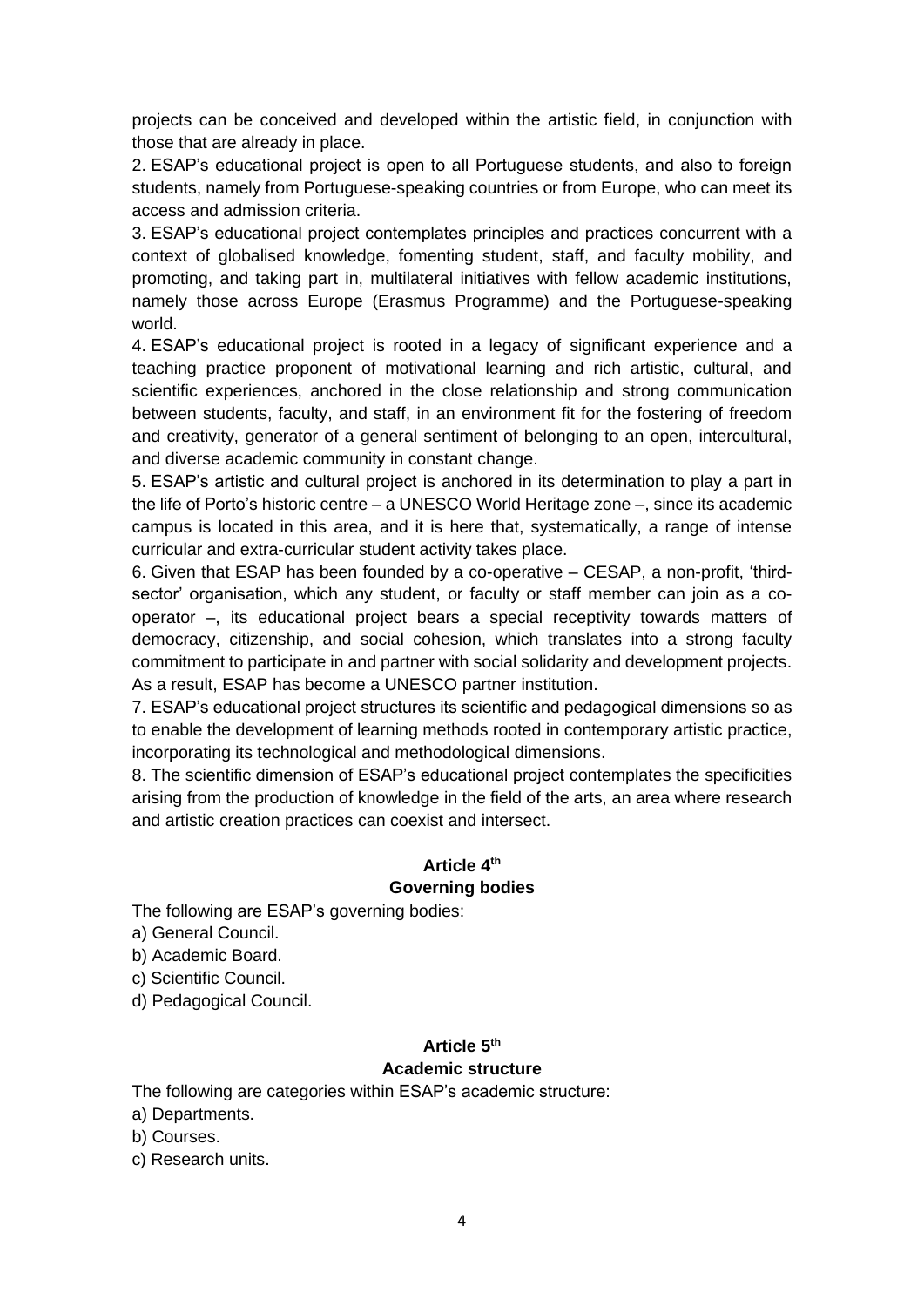# **CHAPTER II ACCESS, ADMISSION, REGISTRATION AND ENROLMENT**

## **Article 6th**

#### **Access and admission**

1. ESAP's access and admission conditions are, cumulatively:

a) Those legally established for the regulation of private higher education, in its different regimes (general, special admissions, degree transfers, reenrolment and university transfers).

b) The specific conditions defined by ESAP for admission, which, along with other sources, are available on its institutional website.

2. The candidate must complete the application process by following the rules and submission dates defined by ESAP for the appropriate registration year. These are described in the Regulatory Norms of ESAP Courses presently in force.

3. Candidates will be immediately excluded if:

a) They have failed to submit the necessary documentation for registration within the timeframes allocated by the School.

b) They do not possess the legally required qualifications for admission and registration in the course they have applied for.

c) They fail to comply with any of the determinations listed in these regulations, and in the norms and deliberations emanated by the academic bodies that oversee the running of ESAP.

d) They make false statements.

e) They become involved, during the application process, even if only in attempted form, in any fraudulent activity susceptible of falsifying said application.

#### **Article 7th**

#### **Student status**

ESAP Student status is granted upon registration in one of a range of available courses and is validated through subsequent enrolment for corresponding school attendance.

#### **Article 8th**

#### **Registration and enrolment**

1. Registration is the act that formalises entry into an ESAP course.

2. Enrolment is the act that, following registration, will grant the student access to the various curricular units pertaining to the course of choice. Initial enrolment is always completed simultaneously with registration.

3. The registration and enrolment procedure follows all legally required provisions, in addition to the internal regulations present in this document:

3.1.1. Registration is granted once the candidate has satisfied the following conditions:

a) Has attained the legal requirements for access and admission, along with any additional conditions demanded by ESAP and stated in these regulations.

b) Has satisfied all the administrative conditions with respect to submission of documents confirming identity and the qualifications demanded for the course of application.

c) Has paid the registration fee, which will remain valid only for the period the student attends school uninterruptedly.

d) Has registered or has appointed a suitable third-party to complete registration on their behalf.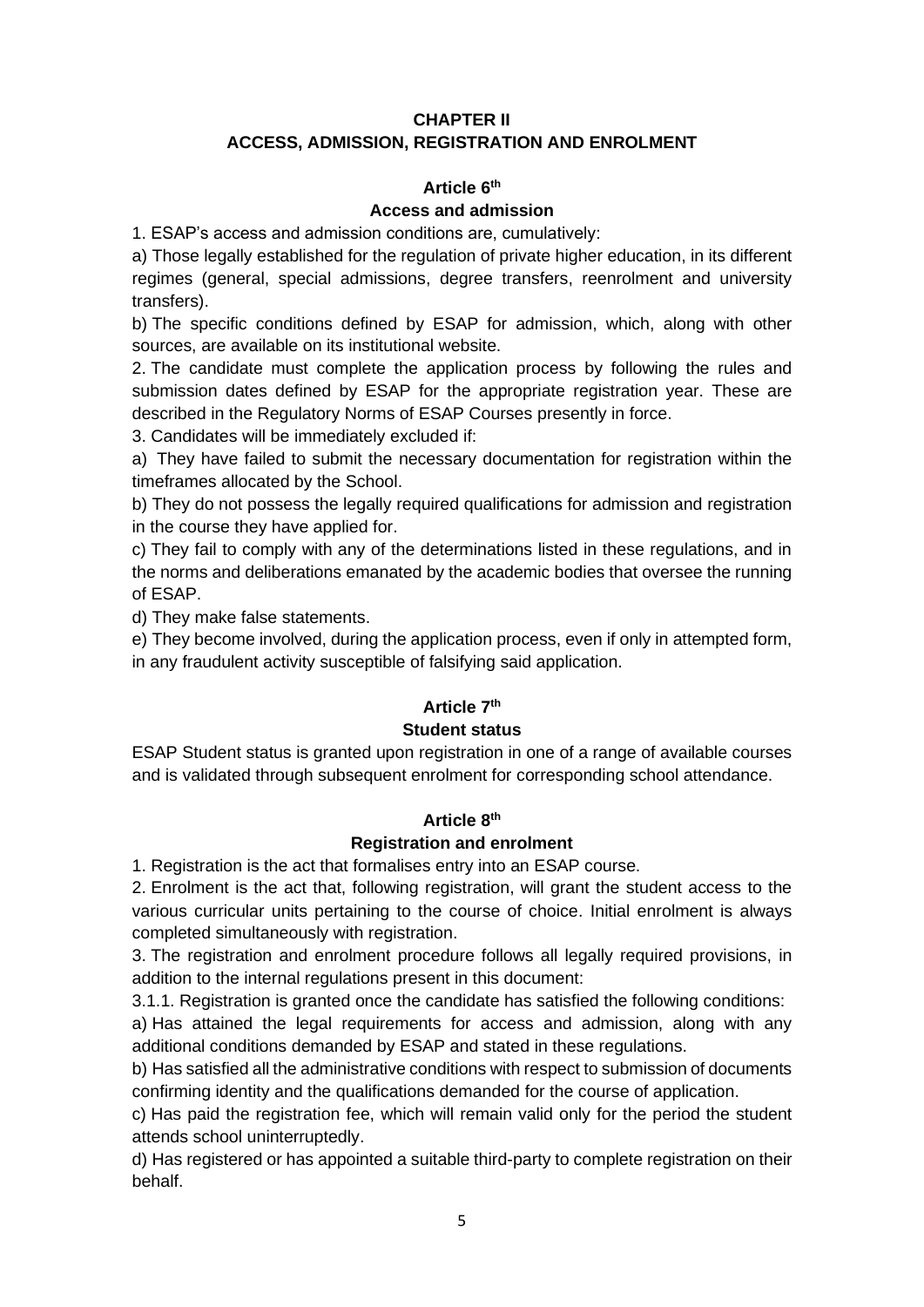3.1.2. It is officially a student any person who is registered and enrolled in one of the School's study cycles conferring a degree and its respective curricular units.

3.1.3. Any student who interrupts attendance of a course for a period equal to or longer than an academic year ceases to be an ESAP student, needing to reacquire student status through new registration in the context of readmission. In those cases where withdrawal has been motivated by severe illness or extended unemployment, negotiation can ensue between the student and CESAP, with CESAP alone making the final decision.

3.1.4. Registration is mandatory for all new students and equally for those who have lost student status, either because they have interrupted their studies for a year or longer, or because of withdrawal.

3.1.5. In those cases where the student has failed to satisfy any of the clauses stated above, or has made false statements, their registration will be annulled, with no right to registration fee reimbursements, as with any other case identified by these regulations. 3.1.6. Registration is only official after ratification by the Academic Board.

3.2.1. It is the student's responsibility to always enrol for each applicable academic year, and also to enrol for any outstanding curricular units, in accordance with the provisions indicated in these present regulations and the norms regulating the corresponding study cycle.

3.2.2. Enrolment in any academic year of a given course implies the payment of fees to be determined by the School.

3.2.3. The number of curricular units allowed per student, on any given course, in each semester or year, is that which is stated in the syllabus of the respective study cycle.

3.2.4. Enrolment for a supplementary number of ECTS (European Credit Transfer and Accumulation System) credits is still allowed, for such curricular units in which the student has failed to obtain approval during the preceding academic years, as defined by the norms regulating the respective study cycle. However, in such cases, the School will not be expected to guarantee schedule compatibility between current and previous curricular units.

3.2.5. Every student, regardless of admission scheme, is subject to the programmes and study cycle organisational forms (syllabuses and timetables) in force at the School.

3.2.6. Enrolment for any range of curricular units is always conditioned by the provisions in the precedence procedures and the conditions in force.

3.2.7. Changes to enrolment are only allowed during the normal enrolment period defined in the calendar.

3.2.8. Students can only cancel enrolment through submission of an application to withdraw, submitted on a specific requisition form, and are subject to the payment of a fee equal to the attendance of the present semester or year.

3.2.9. It is deemed an exception to the previous clause any case, as described in clause 3.2.4., in which incompatibility between timetables may exist, after these have been promulgated. In such cases, the student can withdraw from any overlapping curricular units without the need to pay the respective fee.

3.2.10. Withdrawal from an earlier curricular unit requires the annulment of any successive units that correspond to it.

3.2.11. Any student who is allowed to register under special admission rules will only be able to enrol permanently after deliberation from the Scientific Council with regards to potential academic and/or professional crediting, granted in accordance with the terms defined by the law and these regulations.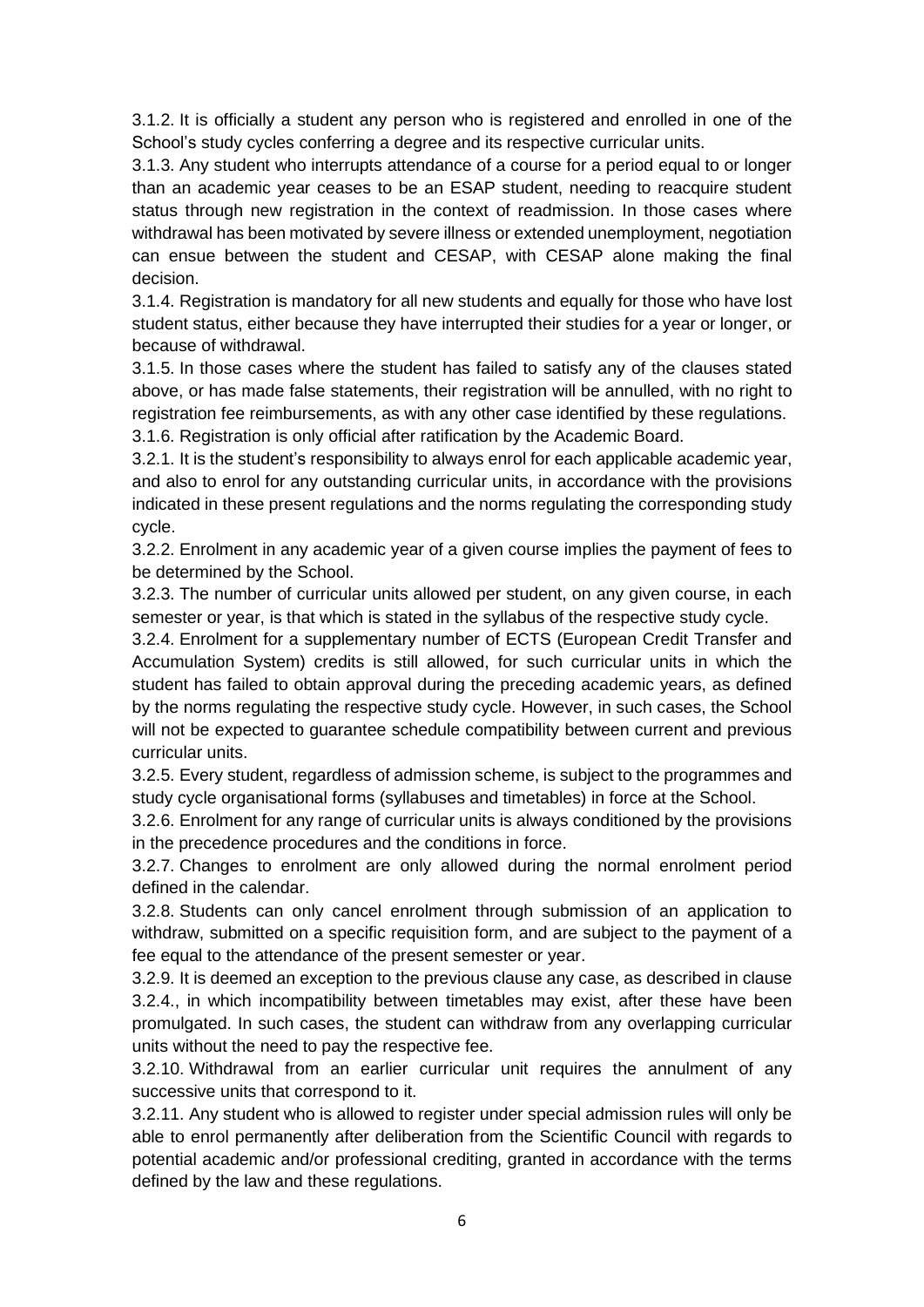3.2.12. Enrolment occurs during the period specified for that effect in the course of each academic year.

3.2.13. Enrolment is completed by the student or a legally mandated proxy.

3.2.14. Students are responsible for correct enrolment, in accordance with these regulations, incurring the risk of annulment at any time in those cases where it has been completed irregularly, along with any acts performed under the shelter of such irregularities.

3.2.15. Enrolment only comes into effect after approval by the Academic Board.

3.2.16. Annual enrolment denotes acceptance by the student of the timetables the School may come to approve.

3.2.17. Enrolment for a specific academic year is never allowed in such cases where the student exceeds the number of outstanding ECTS credits, in accordance with the norms governing the respective study cycle.

# **Article 9 th Voluntary withdrawal**

Voluntary withdrawal of enrolment and/or registration must be requested by the student, by submission of a specific requisition form addressed to ESAP's Academic Board, no later than fifteen days after the academic year has started.

# **Article 10th Credits and equivalencies**

It is the responsibility of the Scientific Council to determine, in accordance with the law, the procedures for credit transfers and equivalencies, with regards to ESAP's courses and for the purpose of course completion leading to an ESAP academic degree or diploma, when such training has been attained in a different degree from another higher education institution, Portuguese or foreign, or has been achieved through technological training leading to a specialisation or as the result of professional experience and postsecondary education.

## **Article 11th Precedence**

The precedence regime is approved by the Scientific Council after consultation with the Pedagogical Council and is described in the regulatory norms defined for each Study Cycle.

# **Article 12th**

# **Fees**

1. Fees and other financial obligations to be paid by the student for attending an ESAP course are determined yearly by CESAP, after consultation with ESAP's Academic Board. They are published in the School's and the Co-op's own channels before registration starts.

2. Student status is granted once the following conditions have been met:

a) The student pays the registration fee during the act of registration.

b) The student pays the academic year enrolment fee during the act of enrolment.

c) Students pay the attendance fees relative to each curricular unit they have enrolled for.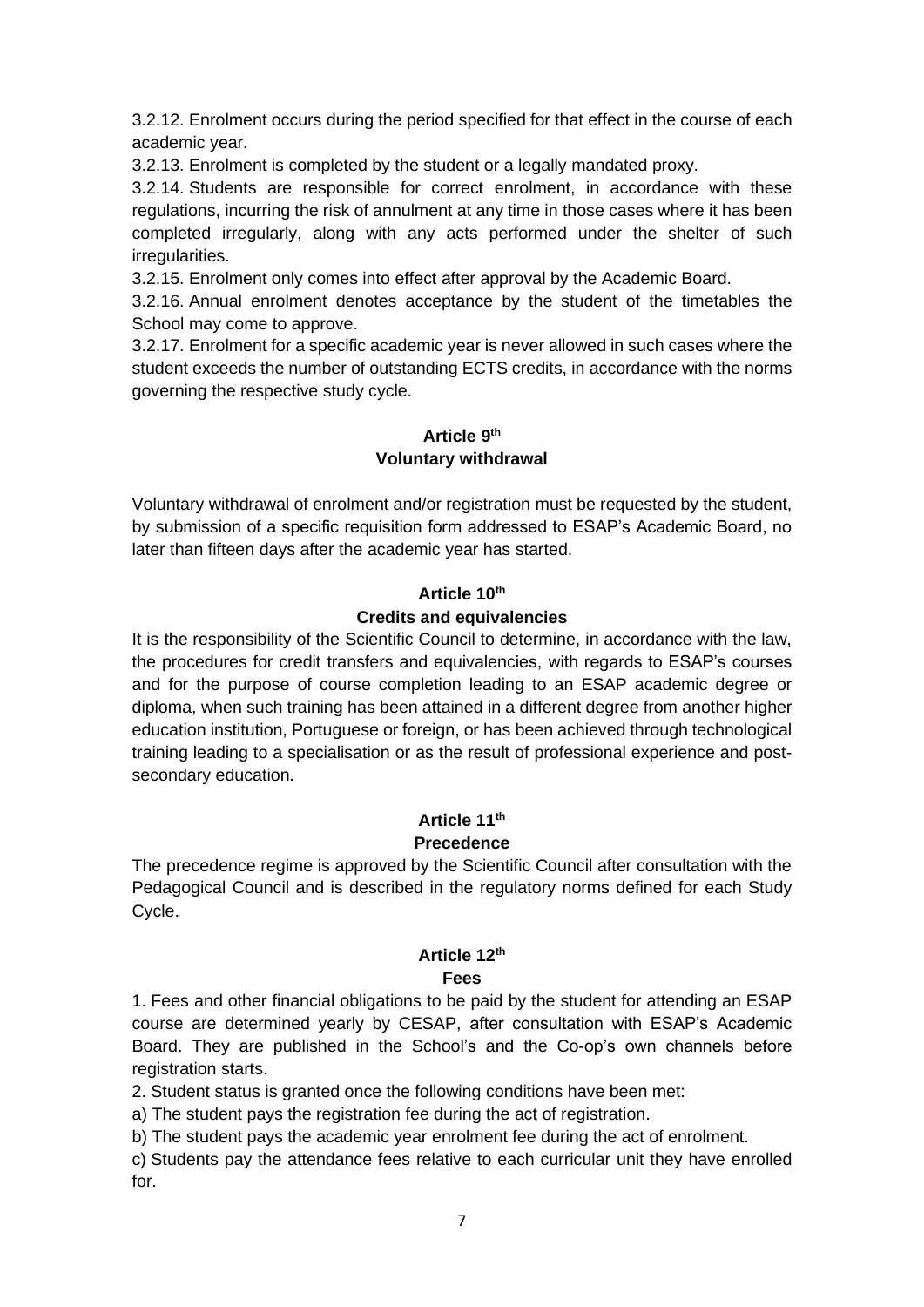3. Fee payment and reduction regimes will be defined annually by the founding entity in a specific directive.

4. Delays in the settlement of outstanding fees will be penalised through the application of fines to be defined by the directive referred to in the point above.

5. Failure to comply with the obligations defined by the directive described in the points above will determine that the student is excluded from attending classes, submitting to evaluation, sitting for exams, and practicing any other act of attendance, enrolment, or registration.

# **CHAPTER III ATTENDANCE**

#### **Article 13th Student categories**

1. It is a **home student** he or she who attends any of the different ESAP courses after registration and enrolment, according to the terms determined by the legislation in force, these present regulations and any other ESAP regulations, and who undergoes any form of evaluation determined by ESAP with the objective of obtaining the respective academic degree and diploma.

2. It is a **part-time student** she or he who, still contemplated by the point above, has enrolled for a number of curricular units which is less than what is necessary for the conclusion of the 60 credits comprising a full academic year. Part-time students are allowed to enrol for any study cycle available at ESAP without restrictions to the number of curricular units or ECTS credits, in accordance with article 15<sup>th</sup> in these regulations.

3. It is considered an **external student** he or she who has enrolled for attendance of isolated curricular units, in agreement with the following options:

a) When enrolling for curricular units in the syllabuses of the first-degree study cycles available at ESAP.

b) When enrolling for second-cycle isolated units after successfully concluding a first degree or demonstrating possession of an adequate curriculum.

c) The following curricular units are ineligible under external student status: Dissertation, Thesis, Residency or Project.

d) Enrolment can be completed under assessment and non-assessment modalities.

e) Any curricular units that are undertaken under the assessment option and which the student has completed successfully must be certified and mandatorily credited if the student already holds or is expected to hold student status in higher education, in accordance with sub-paragraph c) of paragraph  $1<sup>st</sup>$  in article 45<sup>th</sup> of Decree-Law no. 74/2006, of 14 March, amended by Decree-Law no. 107/2008, of 25 June, Decree-Law no. 230/2009, of 14 September, and Decree-Law no. 115/2013, of 7 August.

f) Enrolment for isolated curricular units operates on a first-come, first-served basis and is subject to the number of places available for each unit.

g) The number of isolated curricular units a student can enrol for, in a single academic year, cannot exceed a total of 40 ECTS credits.

h) Fees and charges are payable with regard to registration and attendance, in accordance with what is determined by the founding entity for each academic year.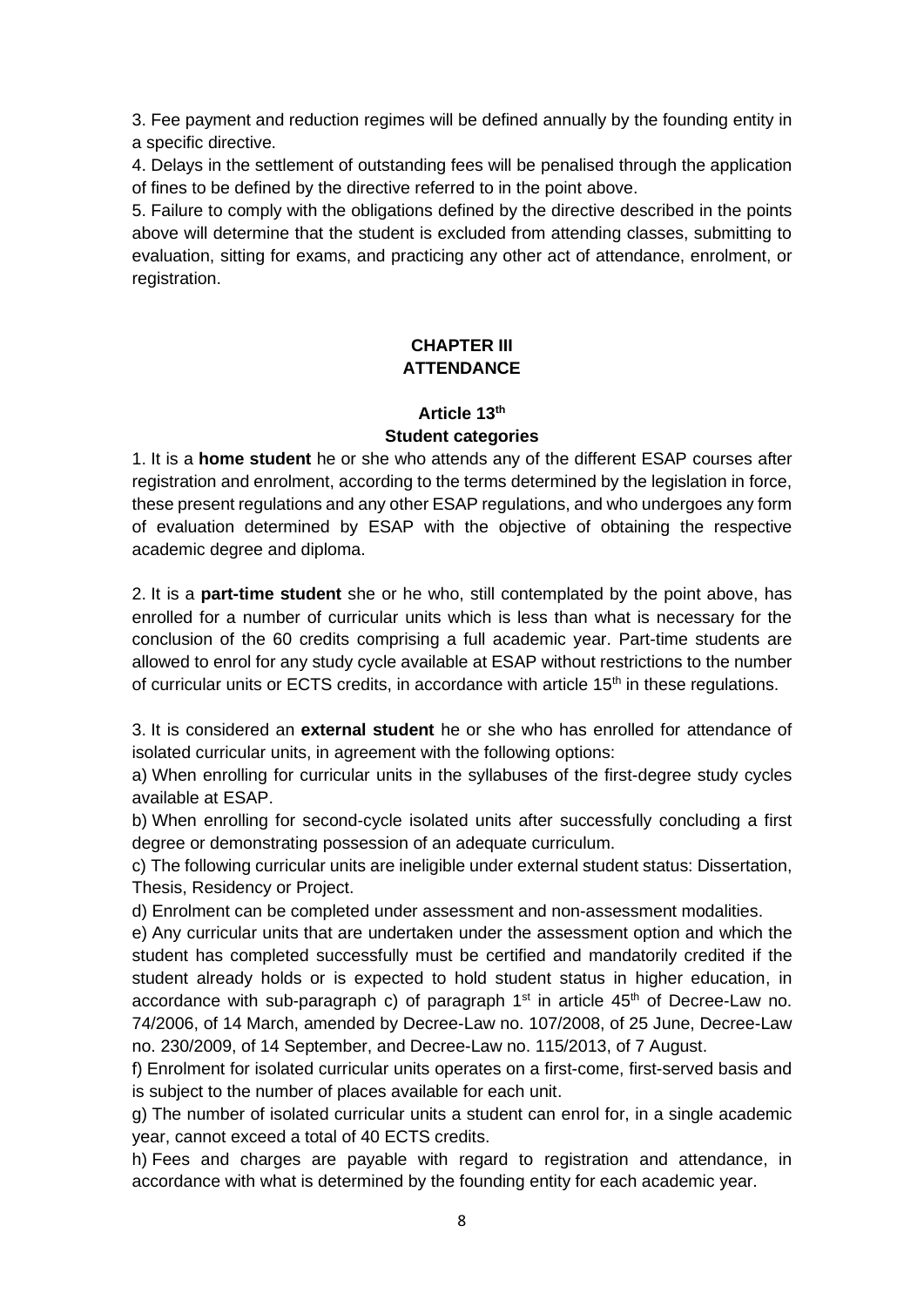4. It is considered a **working student** any student who befits the working student legal definition and requests such status in accordance with the law and any regulatory terms.

5. It is considered a **special status student** he or she who, suitably authorised by ESAP's Academic Board, attends any curricular unit only for the purpose of personal cultural and/or scientific development.

6. It is considered a **student union head** any student who can legally obtain such status and has requested it under the terms of the law and any supplementary regulations.

# **Article 14th Working students**

ESAP provides the necessary and possible conditions in support of working students, namely through forms of organisation, attendance of study cycles and evaluation that are adequate to their status, where possible, enriching competencies they have acquired through work, according to the legislation in force and considering that:

a) The working student is not restricted by limitations with regard to the number of exams he or she can take during the appeal season and is allowed to take exams in a special exam season.

b) The working student's results are granted independently of curricular unit attendance, but it is still the student's responsibility to attain the necessary elements for evaluation, defined by each respective programme in agreement with the norms regulating the study cycle.

c) The working student is entitled to all the replacement classes or pedagogical support that are deemed indispensable by ESAP's academic bodies competent to that effect, following proposal by the respective docent.

# **Article 15th**

# **Part-time students**

1. Part-time study is accessible to all registered students.

2. For the purposes of these regulations, it is considered as a «full-time attendance regime» that which, for each academic year, implies enrolment for the highest available number of curricular units.

3. For the purposes of these regulations, it is considered as a «part-time attendance regime» any which, for each academic year, entails ordinary enrolment for only a part of all available curricular units, in accordance with the terms specified by no. 9. of this present article.

4. Part-time student status is granted annually, after mandatory submission of the corresponding form at the start of the academic year, during the act of enrolment.

5. Conferment of part-time student status is requested by submission of a reasoned application addressed to the Academic Board, together with a study plan proposal drafted by the proponent.

6. This request should be submitted via ESAP's Academic Services.

7. The conferral of part-time status can include, in those cases where this is legally possible, students who benefit from special status, as stipulated by law, specifically working students, sportspersons, military personnel, diplomatic staff and others of equivalent status.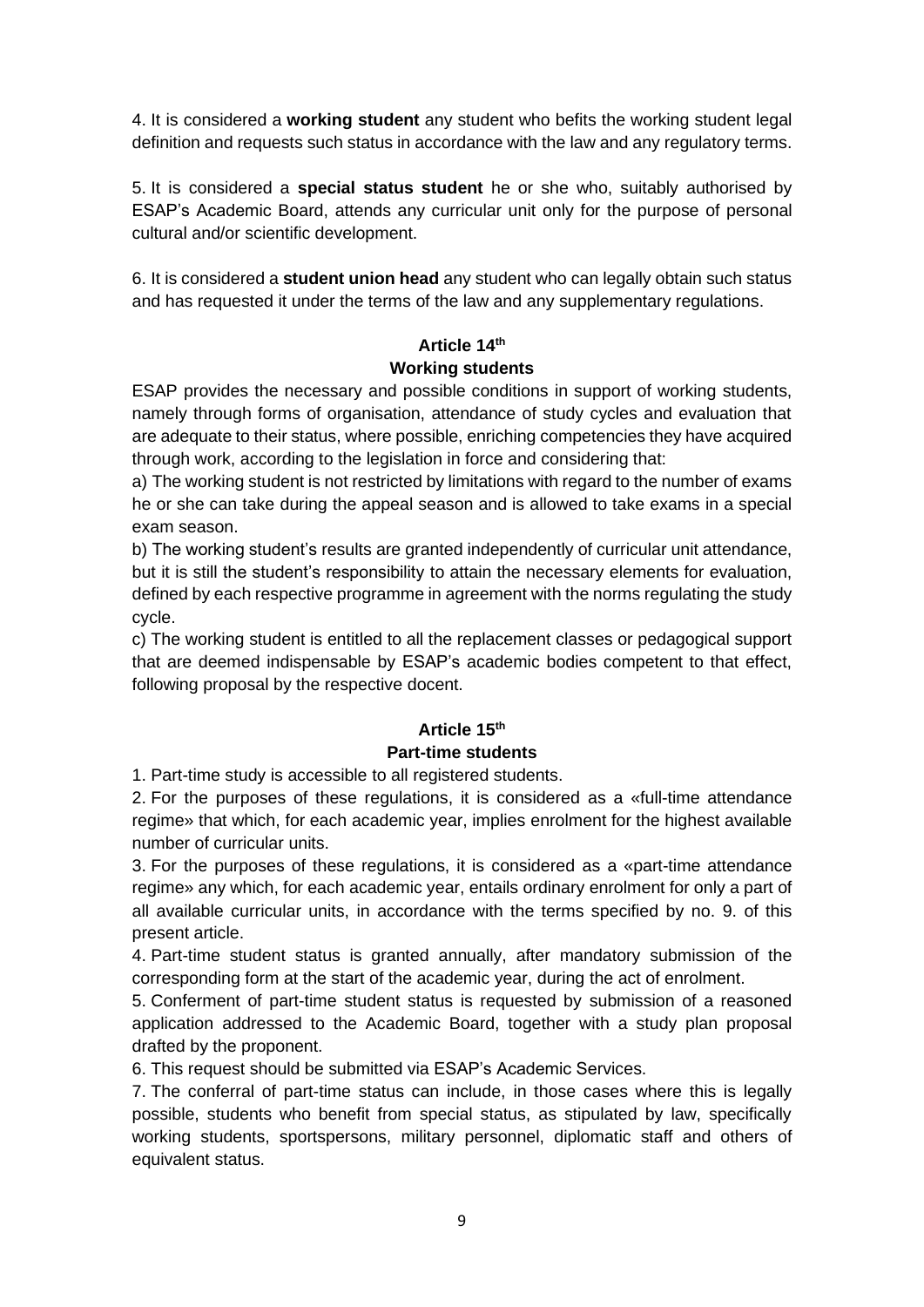8. Part-time options will be validated by ESAP's Academic Board, after positive appraisal by the Course Directors, remaining provisional until such validation comes into force.

9. Part-time status requires registration and enrolment for a minimum of 15 and a maximum of 30 ECTS credits per year.

10. Changes from part-time to full-time status are not accepted when:

a) The number of outstanding curricular units with regards to transitioning years is equal to or less than 50% of the number of curricular units projected for the curricular year of enrolment.

b) The number of ECTS credits outstanding with regards to graduation is equal to or less than 30.

11. The value of the enrolment fee is equal to that established for full-time study. The part-time attendance fee is calculated and defined by the founding entity.

12. Enrolling for subsequent curricular units within the same study cycle will be permitted, however, the maximum number of ECTS credits described in no. 9. of this article cannot be exceeded:

a) Selecting between curricular units will have to take into account the offer available at ESAP and the places available for each unit.

b) ESAP has no obligation to assume the drafting of bespoke study plans applicable to part-time study.

13. Every time there is a credit or curricular unit limit associated with special situations, such as access to special seasons, among other circumstances, the limits applicable to part-time students will be half of those applied to full-time students, rounded to whole numbers.

14. Switching status to and from part-time can only take place at the start of the academic year during the act of enrolment.

15. Changes of status after enrolment are not allowed, regardless of justification.

16. The assessment of part-time students observes the rules in ESAP's Pedagogical Council Evaluation Regulations, along with the statutes and these regulations.

17. The certificates requested by the students will be issued based on the study plans of reference.

18. The graduation certificates will include information about the number of years the student has taken to complete the course part-time.

# **Article 16th**

# **Academic year calendar**

1. The calendar for the academic year is approved annually by ESAP's Academic Board, following deliberation by the Pedagogical Council.

2. The duration of lecturing semesters or years cannot be less than, respectively, 15 or 30 weeks.

3. Every time reasons of force majeure are deemed valid, it is the duty of the Pedagogical Council to approve changes to the periods of time outlined above.

# **Article 17th**

# **Attendance**

1. Attendance of ESAP courses is classroom-based and in-person.

2. Students may attend the curricular units they have enrolled for, according to the conditions specified by the enrolment regime defined in ESAP's Students Regulations.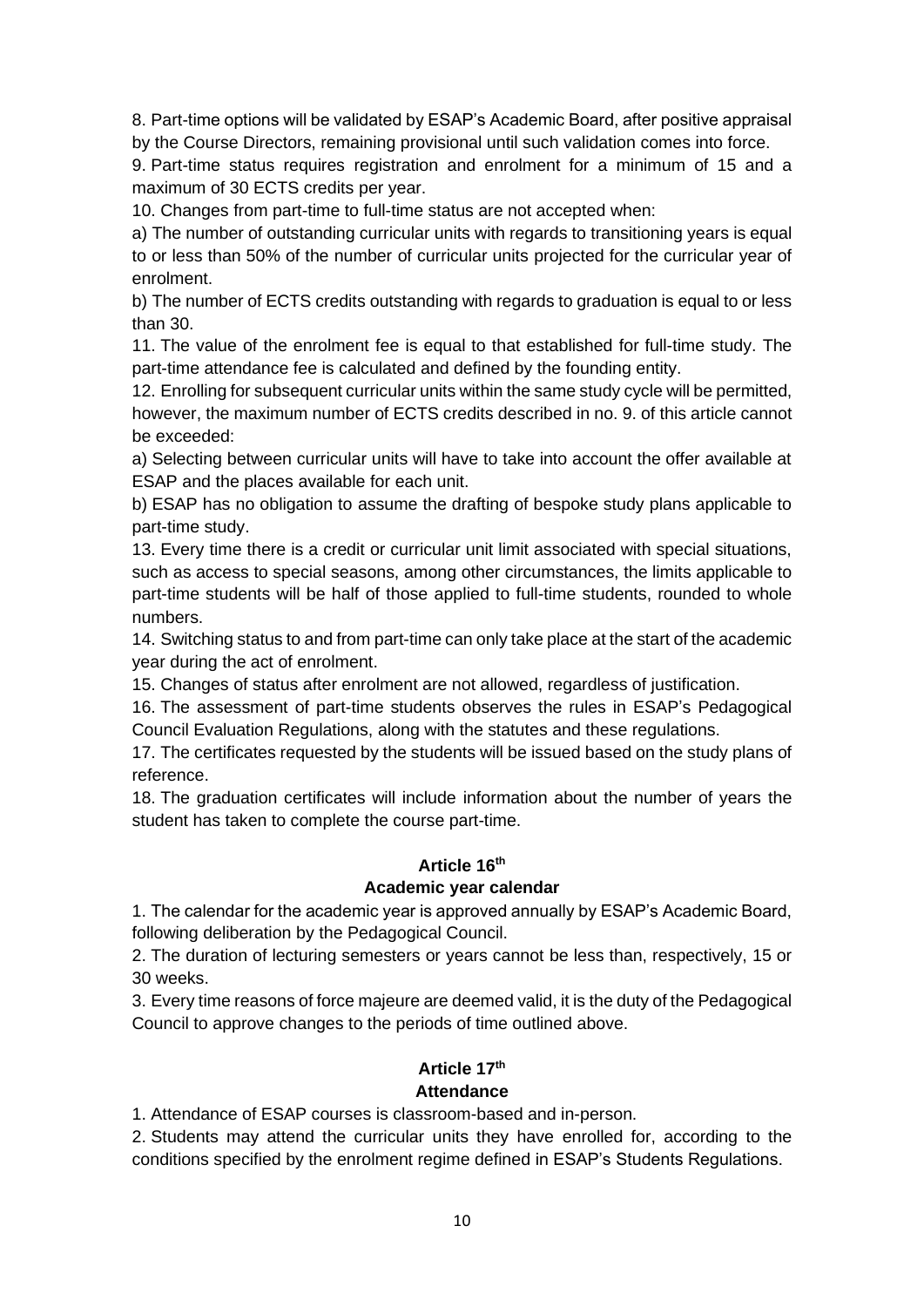3. A different nonattendance regime will be required for each curricular unit, according to its specificity, as stipulated by article  $20<sup>th</sup>$  in this document.

4. Nonattendance will bear an impact on evaluation, according to the norms specified in article 20<sup>th</sup>.

#### **CHAPTER IV ASSESSMENT**

# **Article 18th**

#### **Forms of assessment**

1. It is understood as assessment the process of evaluation of student knowledge and skills with regards to the objectives and competencies proposed for each curricular unit (CU).

2. It is understood as grading the attribution of a grade to the result of the knowledge, ability, and skill evaluation process, expressed in an assessment scale of 0 to 20.

3. Three types of assessment are possible: continuous assessment, periodic assessment, and examination.

4. In the case of continuous assessment curricular units, the evaluation process allows for both the assessment and the recording of the student's progress, at each stage, and reflects his or her active participation, through a range of experiments, assignments, or projects, according to the CU's nature and the objectives previously determined.

4.1. In order for the assessment to come into effect, the student must attend a minimum of 75% of the contact sessions defined for each CU. All exceptions will be appraised by the docent responsible for the CU, if necessary, in articulation with the Course Director.

5. In the case of periodical assessment CUs, evaluation is performed during predetermined moments throughout the academic year, as proposed by the docent responsible for the CU.

6. It is classed as an exam the act of taking written, practice-based and/or oral examination at the end of the semester or the academic year, during the normal or the special season scheduled for the effect, as the case may be.

6.1. Only those students who have attained a mark equal to or above 8 and below 10 in the written exam will be allowed to take an oral exam.

7. The Scientific Council will define the type of assessment applicable to each CU, after proposal by the docent.

8. The docent responsible for the CU is also in charge of student assessment. Assessment is expressed in quantitative final ratings, recorded in a register, and archived in a book of records.

9. Students will fail to pass a CU, with the indication "without assessment elements" (WAE), when these are non-existent or are deemed insufficient by the docent.

10. Students will fail a continuous assessment CU, with the indication "has lost the right to assessment" (LRA), if they exceed the limits defined in point 4.1. of this present article.

11. The student is declared approved in the CU when he or she has obtained a grade of 10 or above.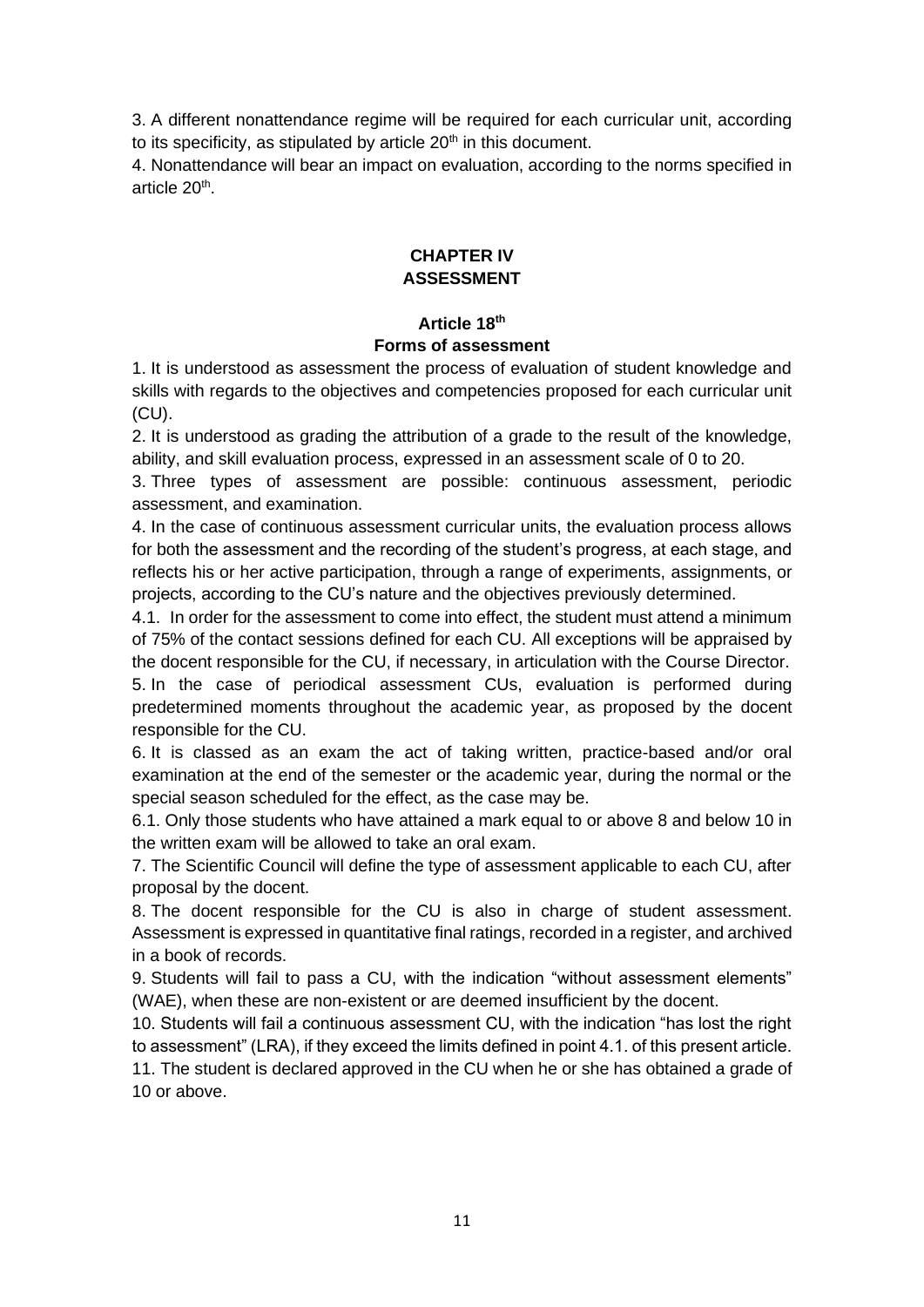# **Article 19th Assessment elements**

1. The following can be regarded as the components of the assessment process:

a) Student attendance.

b) Participation in classes, understood as intervention in the analysis and debating of the subject-matter under discussion.

c) The accomplishment, by the student, of projects and written, oral, graphical, and other works assigned by or agreed with the docent.

d) Attendance of mandatory or facultative tests.

e) Other objective elements about the student's performance gathered by the docent over the course of a semester or a year.

2. The tests mentioned in subparagraph d) of the above number must take place during the normal class schedule assigned to each CU.

3. Coursework and individual or group projects to be completed outside normal class hours must be given out with well-defined objectives and be compatible with the total weekly workloads assigned to students.

4. Grading with take the following configurations:

a) Final grades will always be translated into a scale of 0 to 20, rounded up or down to whole numbers.

b) Yearly CUs should include an end-of-semester provisional assessment of quantitative nature. This should be set on a scale from A to D, according to current practice, and made public before the end of the second semester's third week.

5. Assessment and grading are always individual, even when such elements as groupwork appear as part of the evaluation. Groupwork can never become the sole criteria for evaluating students.

6. Assessment is carried out independently for each CU in the syllabus.

7. The assessment types and elements, together with the evaluation criteria, must be expressed in each CU's syllabus, which will have to be made public.

8. Once assessment has been concluded for each CU, the student has the right to enquire about the elements of his or her own assessment, as long as he or she requests such information in writing to ESAP's student services until the day after the results have been announced.

# **Article 20th**

# **Exam**

# **Periodic assessment curricular units**

1. It is the responsibility of the Academic Board to release the exam maps for the different CUs at least one month before the respective exam season, according to the schedules established in the academic year calendar.

2. Every academic year contains the following assessment seasons for each CU:

a) Normal exam season.

b) Appeal season.

c) Special exam season.

3. Every student who has obtained a final CU grade below 10 and has registered for an exam can sit for the respective exam during the normal season.

4. The appeal season is reserved for those students who have missed the periodic assessment CU exams, have failed to obtain a pass during the normal season or still want to improve their grades.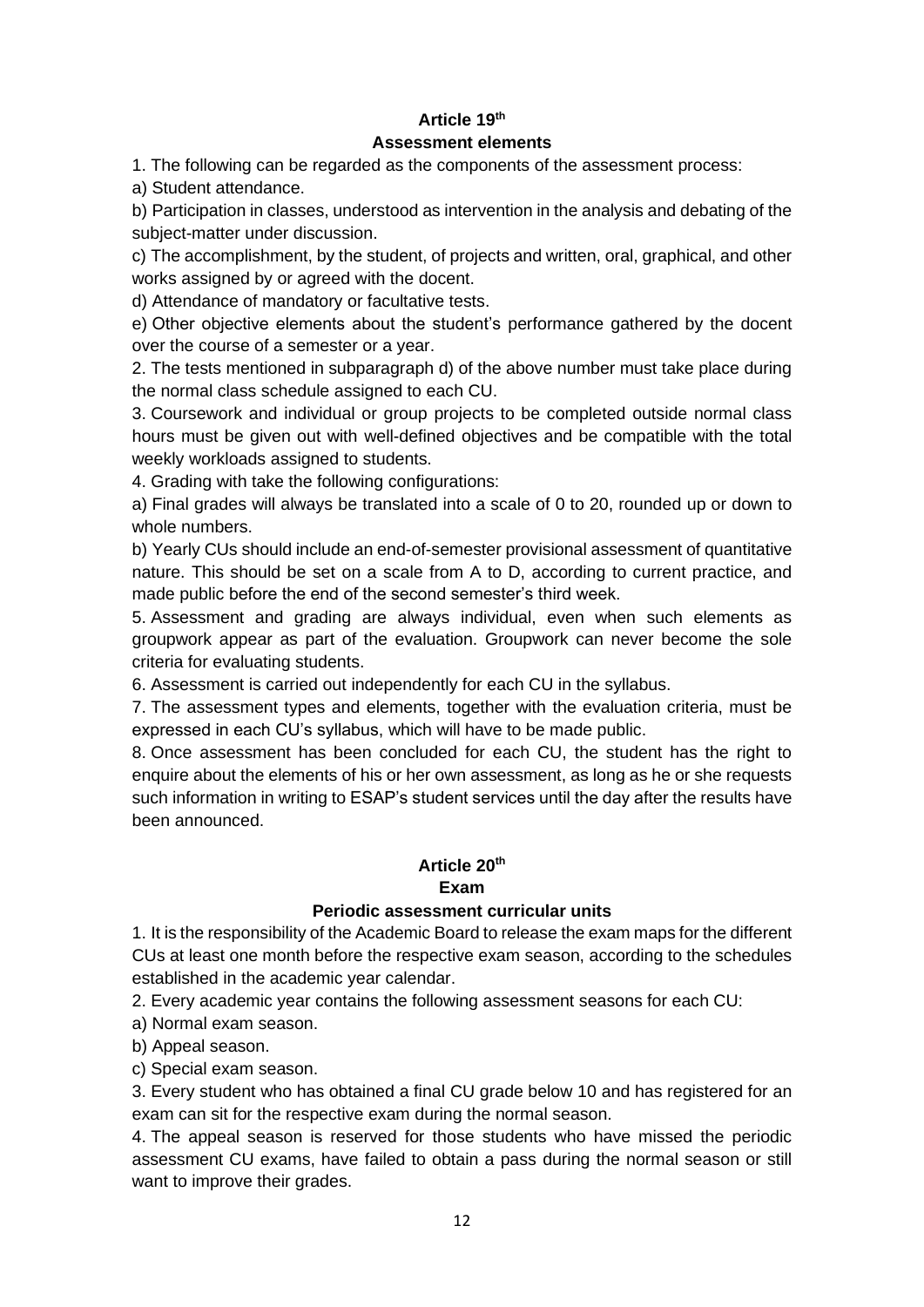5. The special exam season is reserved for final-year students and working students who want to improve grades up to a combined maximum of 15 ECTS credits.

6. CU exam fees are only payable for appeal season and special season registration.

7. It is the responsibility of the Scientific Council to nominate an exam jury comprising three docents for each CU, following proposal by the Course Directors.

8. The exam will cover all the subjects taught during the corresponding semester or academic year.

9. The stipulation above applies to all students enrolled on a CU, even if that enrolment is not their first.

10. The final CU exam must comprise a written and/or practice-based and/or oral test, and all such tests must be taken in a single season.

11. The final grade will be conferred on a scale from 0 to 20, rounded to whole numbers, and must reflect the whole set of tests included in the exam.

12. Withdrawal from any of the exam tests will result in failing in the exam, with the inscription "Withdrawn" written in the register.

13. It will be granted approval in a CU the student who has obtained a final grade equal to or above 10.

14. The final assessment results for each CU must be recorded in the CU book of records and ratified by the respective jury's signature.

# **Article 21st**

# **Exam**

# **Continuous assessment curricular units**

1. For all continuous assessment CUs, the student who has obtained a final grade equal to or above 8 and below 10 can register for a final appeal assessment.

2. The final continuous assessment CU grade will result from the averaging of this final appeal assessment and the continuous assessment and will respect the following percentages: academic year assessment – 65%; appeals season assessment – 35%.

3. The student will have qualified with a final grade equal to or above 10 and failed with a grade below 10.

4. The attributes of a continuous assessment CU's final appeal evaluation must be defined by the CU's docents, delineating a project to be accomplished by the student in a period of 3 to 5 days, supervised by said docents. The project's defence must be made before a three-docent jury that includes the CU's.

5. The assessment of the Internship CUs (Bachelor's degrees), Project CU (Integrated Master's Degree in Architecture), and Dissertation/Project CUs (Master's degrees) follows a special set of regulations.

# **Article 22nd**

# **Grade improvements**

1. Request to sit a grade improvement exam requires submitting the appropriate form, available in the School, during the normal exam registration period and paying the respective fee.

2. To be able to request a grade improvement exam, the student must meet all the following criteria:

a) Approval in the CU must have been obtained at ESAP and not through equivalency or credit transferral.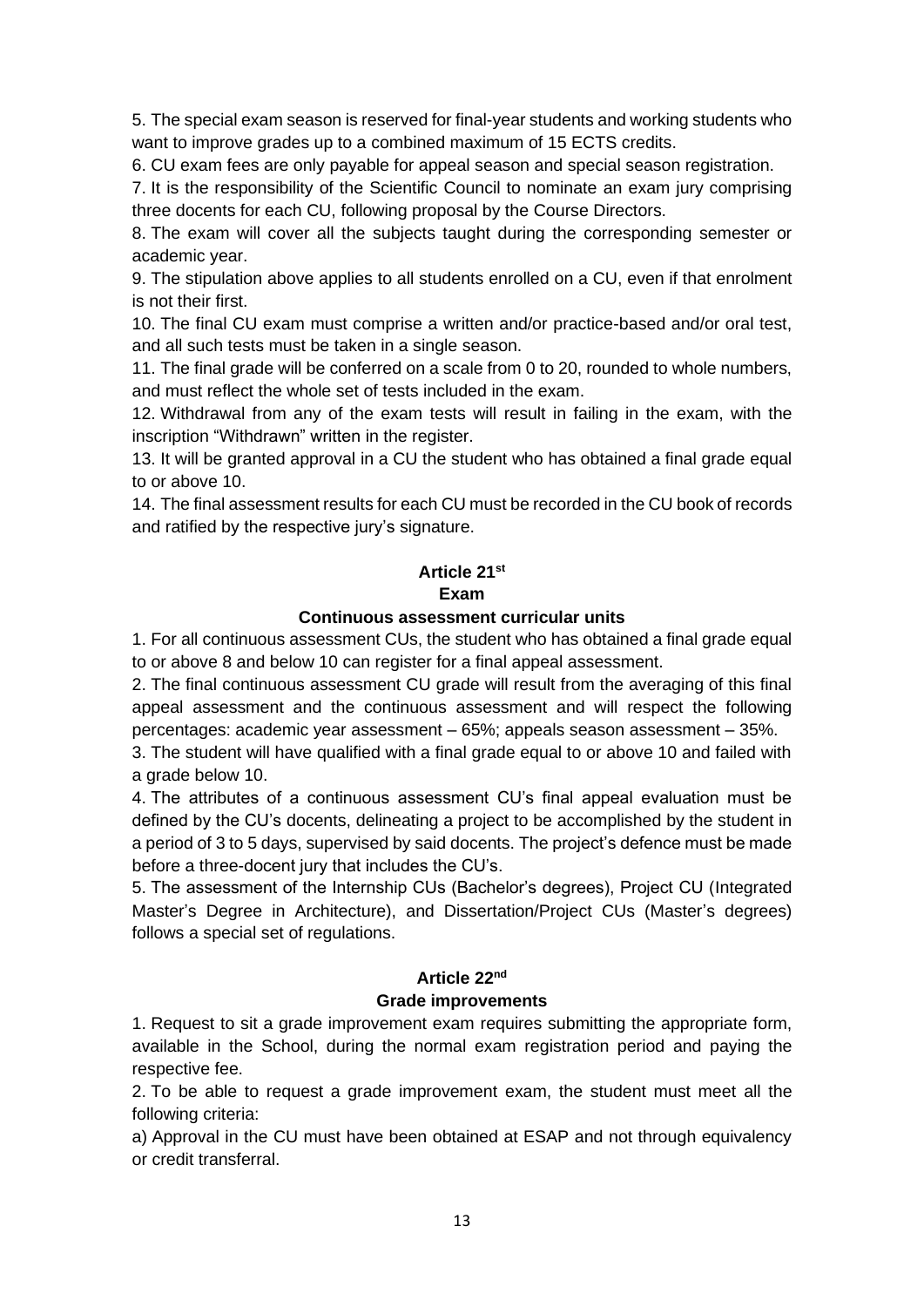b) Approval in the CU must have been obtained in the same academic year, but during the previous exam season, or in the academic year immediately preceding.

c) No previous grade improvement exam must have been taken for the CU in question.

d) The CU in question must not be included in any sum eligible for the appeal season.

e) The CU in question must not precede approval in a corresponding next-year CU.

3. Failure to satisfy any of the conditions above will determine the annulment of the exam.

4. Where the student has obtained a grade in the improvement exam lower than that of the preceding exam, the previous result will remain valid as final grade.

5. Grade improvement in those CUs to which exam or final assessment do not apply can only be obtained through new enrolment to reattend the CU.

6. The indication "grade improvement" will be annotated in the exam or final assessment register, once the conditions above have all been verified.

# **Article 23rd**

# **Grade appeal**

1. The student has a period of five working days after the grade announcement limit, present in the academic year calendar, to appeal a CU grade not granted by a jury.

2. With the appeal and during the period stated above, the student should hand over and/or indicate any relevant coursework which has been submitted for assessment.

3. The appeal should be reasoned and objectively point out any faults in the assessment process that justify such interpellation.

4. Appeals will be evaluated, in the first instance, by the Academic Director and the respective Course Director, who decide on their acceptance or rejection.

5. In those cases where the evaluation above justifies it, and within a period of five working days, the Academic Director will solicit from the CU docent, in writing, the criteria and reasoning which have led to the grade awarded to the student and the counterargument to the appeal. The docent must present the elements solicited by the Academic Director within five working days starting from the date of notification.

6. Finally, a jury will be named by the Scientific Council to appraise the elements available and make a decision.

# **Article 24th**

#### **Curricular year transition**

1. The student will have concluded any given curricular year when he or she has obtained approval in all the curricular units indicated in the syllabus for that year.

2. The student may enrol for the following curricular year of the same course without approval in all the CUs, as long as she or he has obtained the minimum number of credits required for that effect and has respected the conditions underlying the registration regime.

3. Precedence regime CUs remain the exception to the previous point.

# **Article 25th**

# **Final grade**

1. Graduating from a course mandates the approval in all the core CUs and the approval in a number of optional CUs that matches the credits demanded by the syllabus.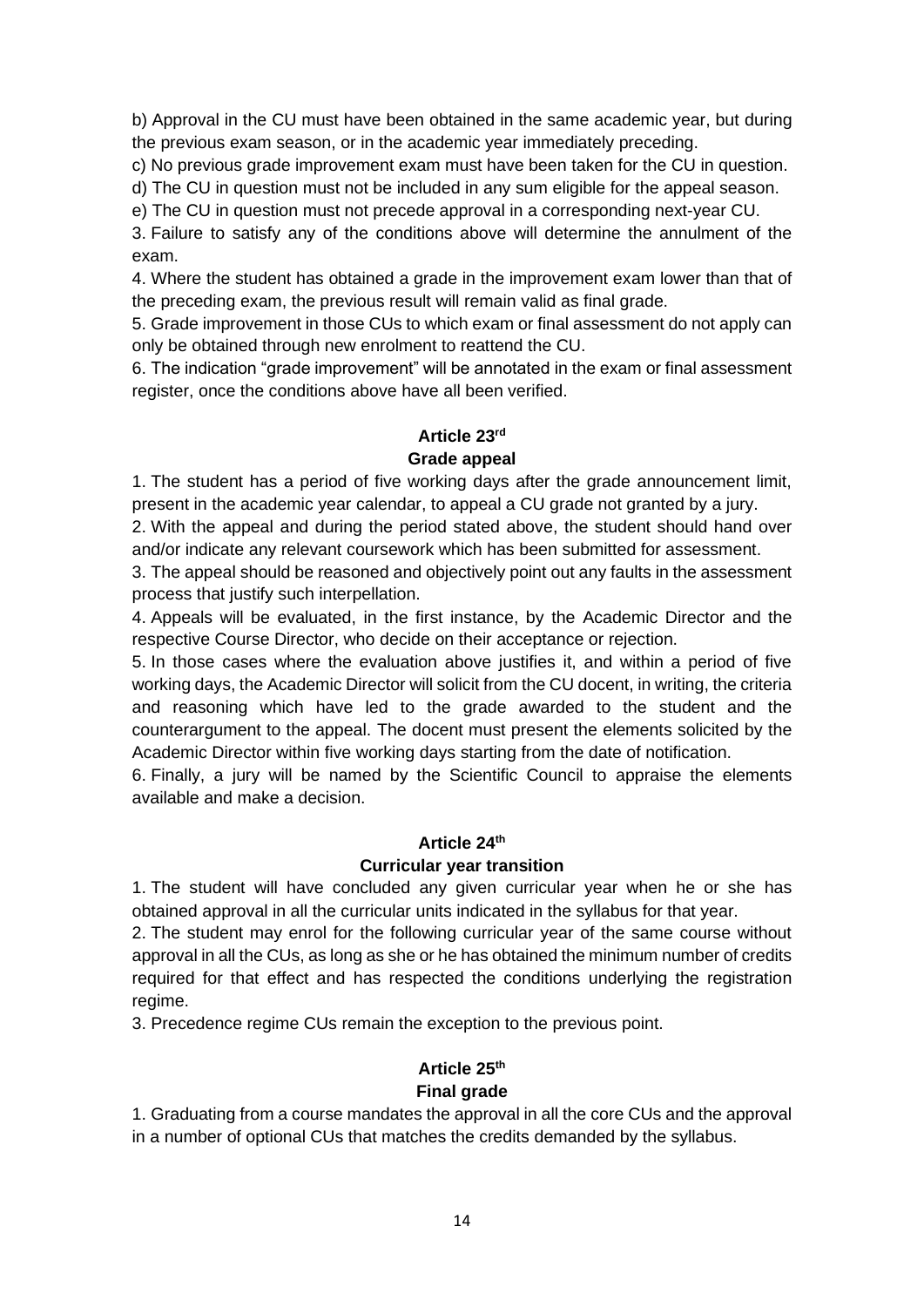2. The final course grade will be calculated from the arithmetic averaging of the grades obtained in each completed CU, following a predetermined formula approved by the Scientific Council.

#### **Article 26th Certificates and diplomas**

1. For all the curricular units completed with approval, a certificate will be issued, after request by the student addressed to the Academic Board of ESAP and submitted to the Administrative Services via appropriate form.

2. Right until the course is concluded, all certificates will be analytic, with indication of curricular units and respective scientific areas, credits, grades, and dates of approval.

3. The certificates are signed by the Chief Administrator.

4. All graduation diplomas and certificates will contain, mandatorily, the final course grade and will observe what, to that effect, is legally prescribed, signed by the Academic Director of ESAP.

5. Family allowance, military service, pension, and bursary declarations, along with any such others of a similar nature, will be signed by the Chief Administrator.

# **CHAPTER V DISCIPLINARY REGULATIONS**

# **Article 27th**

# **Objectives and general dispositions**

1. The present regulations aim to safeguard the values of ESAP, providing the conditions for the exercise of scientific, cultural, artistic and technological creative freedom, assuring the moral and physical integrity of students, docents, researchers and other staff, and protecting the School's material property.

2. The present regulations outline the rights and responsibilities of the ESAP student, determining the conditions, disciplinary sanctions, and proceedings in case of violation of such responsibilities.

# **Article 28th**

# **Scope and application**

1. The present disciplinary regulations apply to all students who attend any of the courses offered by ESAP, whether or not these confer a degree or diploma.

2. The temporary loss of ESAP student status does not abrogate the present regulations for infractions committed in the past. The penalty is executed as soon as the agent regains student status.

# **Article 29th Student rights**

Notwithstanding other rights granted by law or regulations, students have the right to: a) Benefit from a quality higher education service, in accordance with the objectives defined by law, in a condition of effective equal access opportunity.

b) Expect suitable instruction to enter and do well in the labour market and perform successfully in their profession.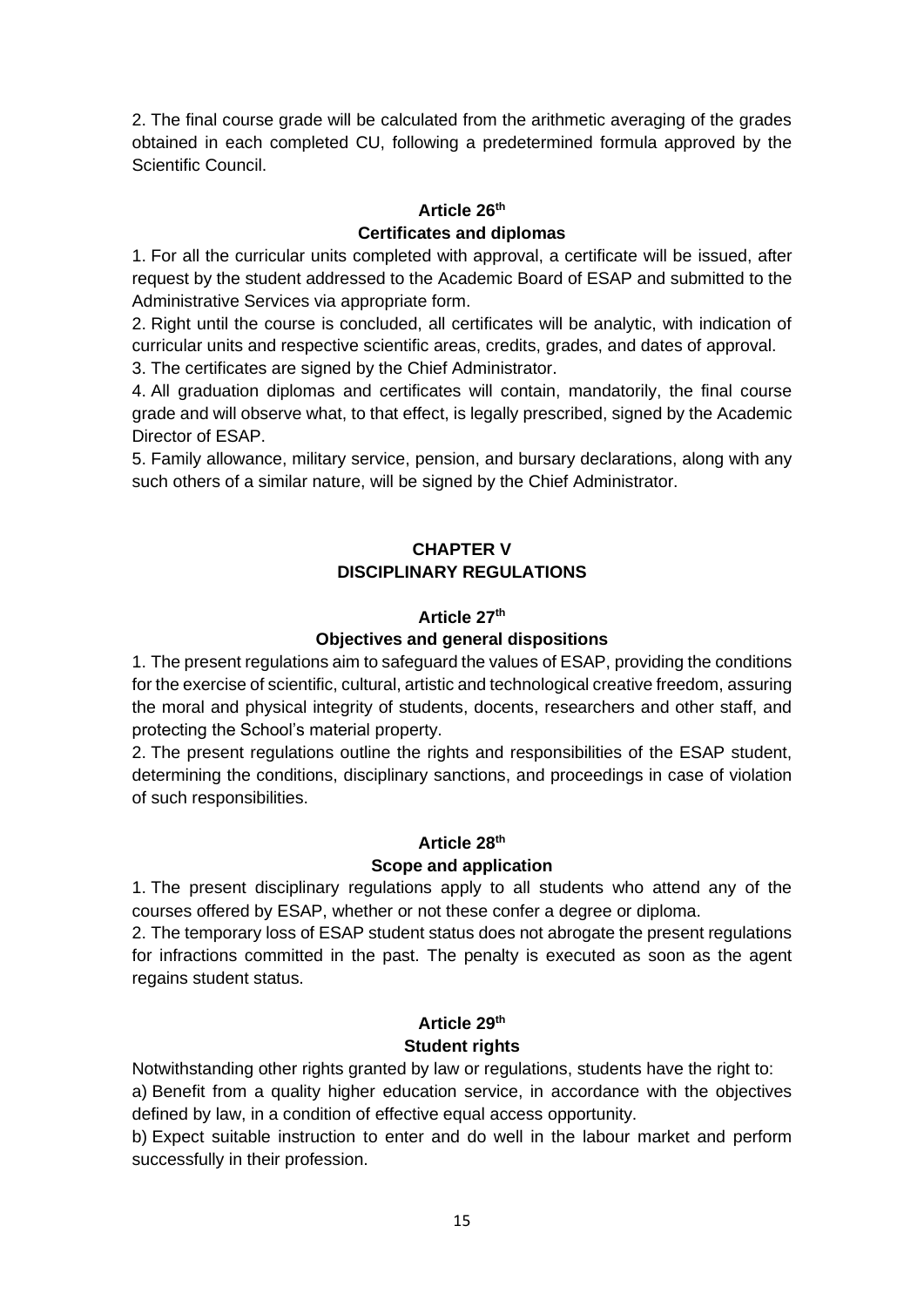c) See recognised and valued their merit, dedication, and effort when working and performing academic activities.

d) Benefit, in the context of the School's social services, from the appropriate support that guarantees their permanence in the higher education subsystem in spite of financial constraints, as defined by law.

e) Be treated with respect and acceptably by any member of the ESAP academic community.

f) See safeguarded their security inside ESAP and respected their physical and moral integrity.

g) See guaranteed the confidentiality of the personal information in their individual process.

h) Be able to elect their representatives to the organs, posts, and other representative affairs in the context of ESAP, in addition to having the right to being elected, according to the terms and regulatory provisions applicable by law.

i) Present appreciations and suggestions with regard to the functioning of ESAP and be heard with regards to all matters that are justifiably in their interest.

 $j$ ) Appeal to the student ombudsman, as defined by article 26<sup>th</sup> of the ESAP Statutes and the General Council Regulations.

k) Use the ESAP student ID card and all the benefits attached to it.

l) Participate in ESAP activities, as determined by law and the respective statutes.

## **Article 30th**

## **Student responsibilities**

Notwithstanding any other responsibilities resulting from law or regulations, students have the duty to:

a) Be punctual and diligent in compliance with schedules and all academic activities. b) Never obstruct or hinder the normal progression of classes, academic tests and

research activities, and the functioning of the bodies and services of ESAP. c) Respect the legitimate instructions and determinations of administrators, directors,

faculty members, researchers, and other staff members performing their duties.

d) Treat any member of the ESAP community or any other entity attending it with respect and civility.

e) Preserve the honour, freedom, and physical and moral integrity, together with the privacy, of colleagues, faculty members, researchers, members of staff and other collaborators.

f) Watch over the preservation, conservation and cleanliness of facilities, didactic materials, furniture, and outside spaces, by using them correctly.

g) Respect the property and belongings of all members of the ESAP community.

h) Exhibit the ESAP ID card or any other valid means of identification when solicited.

i) Know and abide by the operational rules in force at ESAP.

j) Stay informed about all the matters considered necessary and of interest to the student, made known via traditional and electronic means.

k) Pay fees and other charges as established by CESAP.

l) Abstain from engaging in fraudulent activities, such as:

- i. Concealed use of 'crib sheets'.
- ii. Unauthorised copying or plagiarism.
- iii. Fraudulently obtaining test or exam statements.
- iv. Fraudulently substituting answers.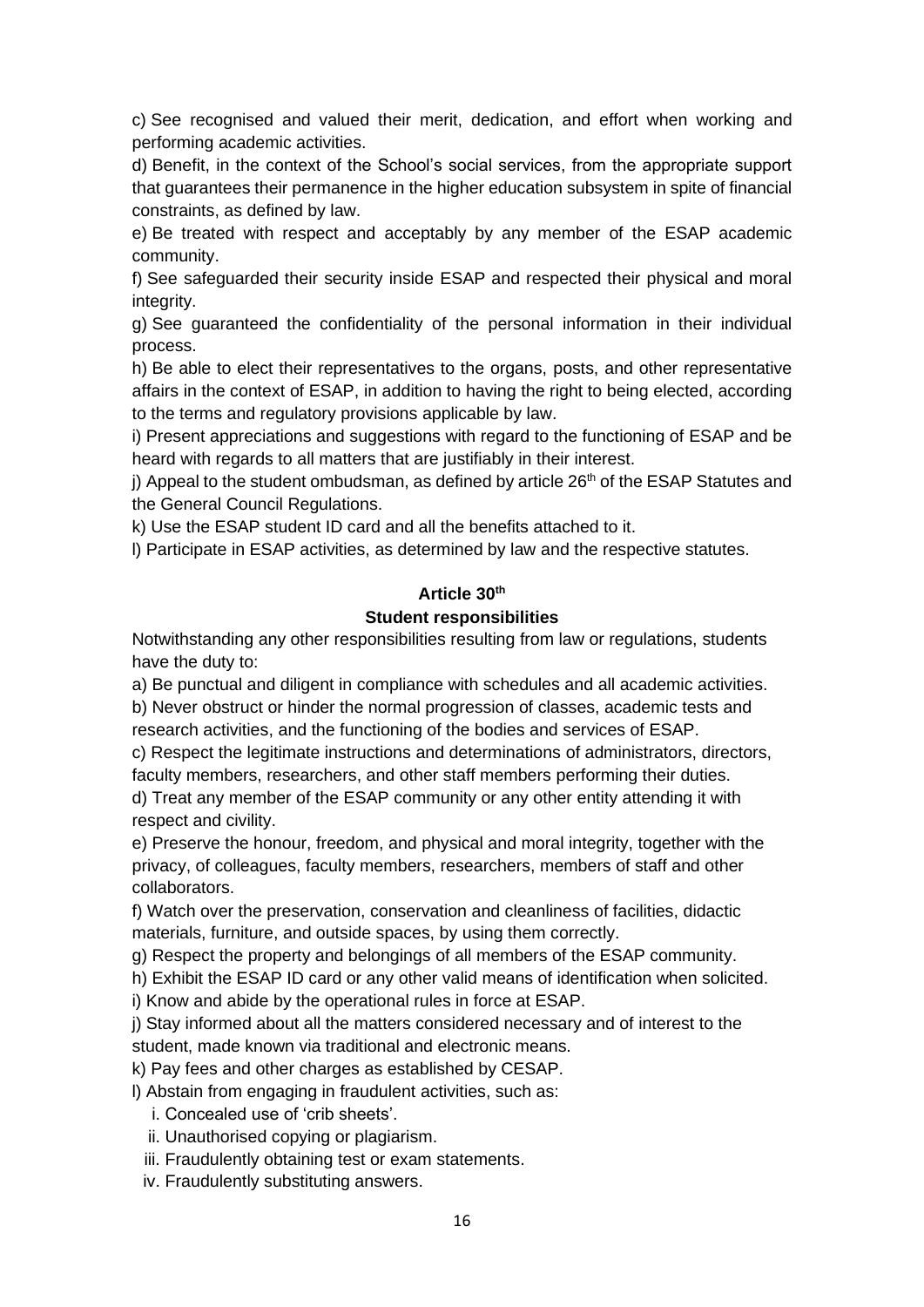v. Falsifying records.

vi. Using electronic devices or unauthorised equipment during assessment tests.

vii. Receiving help from or helping other students during assessment tests without express permission by the docent.

viii. Acting as a substitute or employing a substitute in an assessment test.

ix. Presenting as original third-party ideas or coursework without indication of the respective sources.

x. Permitting that their work may intentionally be presented as the work of someone else.

m) Return all the materials or equipment borrowed within the periods and according to the conditions established in the regulations.

n) Abstain from transporting any materials, tools or devices that can cause physical injury to students or others.

o) Abstain from misusing any technological devices or computers made available by ESAP.

p) Abstain from practicing any act of violence or physical or psychological coercion on other students, inclusively in the context of academic initiation ceremonies.

q) Abstain from consuming or selling illegal substances inside the ESAP premises.

## **Article 31st**

## **Disciplinary infraction**

It is considered a disciplinary infraction the behaviour by the student, active or omissive, even if merely accountable, which breaches the duties established in the present regulations and in any other documents that typify such breach as a disciplinary infraction.

# **Article 32nd**

#### **Disciplinary sanctions**

The sanctions applicable to the student are:

a) Forewarning.

b) Fine.

c) Temporary suspension of all school activities.

d) Suspension of school assessment during the course of an academic year.

e) Interdiction from attending ESAP and its study or research cycles or services for a period of up to five academic years.

# **Article 33rd**

#### **Sanction characterisation**

1. The disciplinary forewarning is always written.

2. The disciplinary fine is set as an amount never below 10% or above 50% of the annual fee payable by the student.

3. Temporary suspension of school activity stipulates exclusion from attending classes and assessment tests for a period between 3 and 100 days.

4. Suspension of assessment for the duration of an academic year involves exclusion from submitting, during that period, any assessment work for any CU or any other type of activity leading to evaluation.

5. Interdiction from attending ESAP for a period of up to five years entails barring the student from entering or remaining in any part of ESAP's grounds.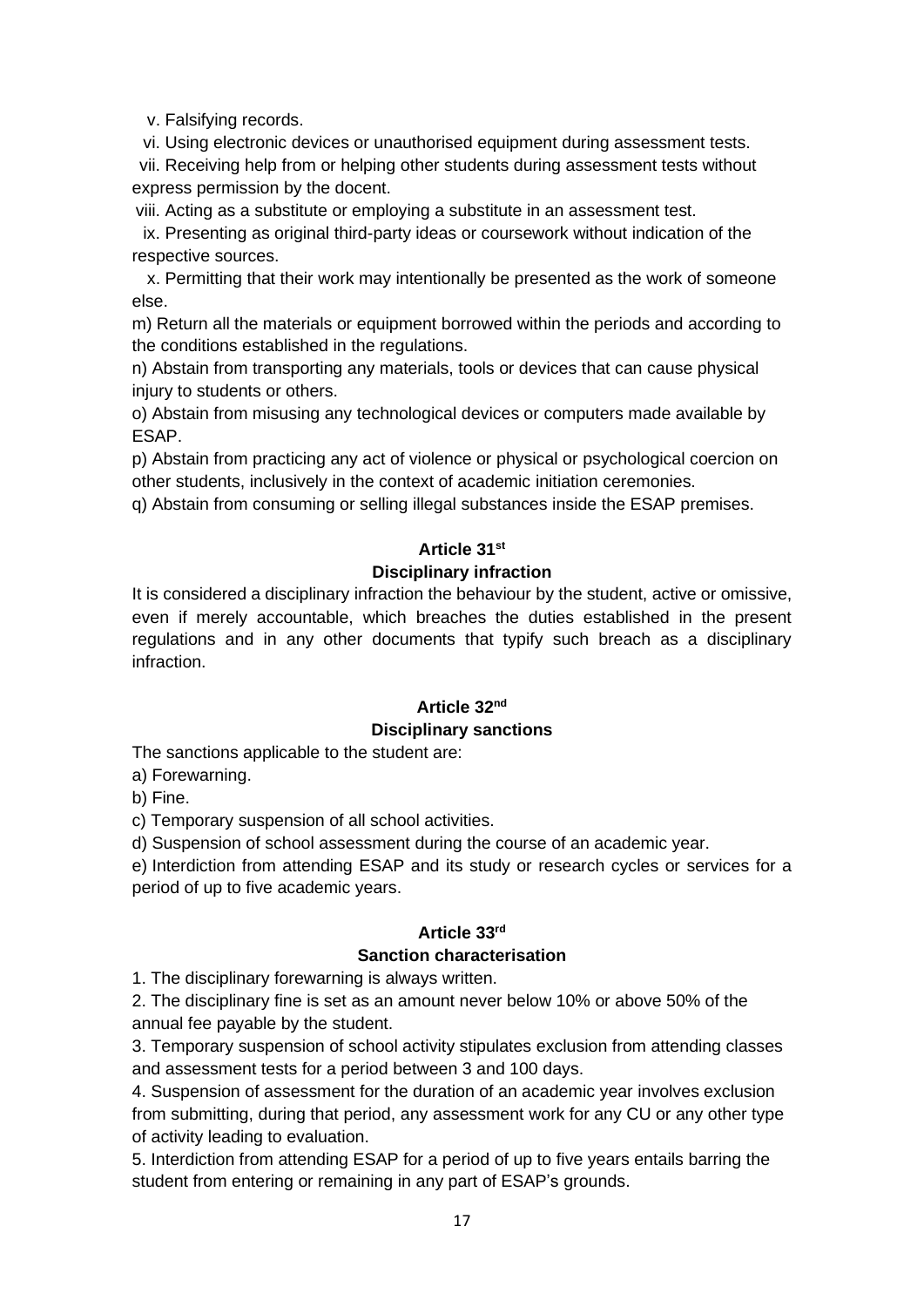6. Any sanction applied to the student is appended to their individual process.

# **Article 34th**

## **Determination of disciplinary sanctions**

1. Disciplinary sanctions differ depending on the student's level of culpability and the preventative demands, taking in to account, specifically:

a) The number of infractions committed.

b) The way they were performed and the consequences of each infraction.

c) The degree of participation in each infraction.

d) The level of deceit or negligence.

e) The student's motivations and goals.

f) The student's conduct prior to and after the infraction.

2. The decision to apply a disciplinary sanction must expressly discriminate the elements that substantiate its application.

3. The sanctions defined in subparagraphs d) and  $e$ ) of article 32<sup>nd</sup> only apply when other sanctions have been considered insufficient or inadequate, and the decision to enforce them must be accompanied by clarification of the motifs substantiating the nonapplication of other disciplinary sanctions.

# **Article 35th**

# **Forewarnings**

1. The disciplinary decision of forewarning is applicable when:

a) The infraction is minor.

b) The student has already been administratively penalised, namely through the annulment of tests or exams.

c) There is no patrimonial or personal damage or injury involved or, if there is any, this is minor, and the victim has already issued a pardon.

2. The disciplinary sanction to forewarn cannot, however, be applied when:

a) There is reoccurrence.

b) There is deceit.

c) There is at least one aggravating circumstance.

# **Article 36th**

#### **Fines**

Fines apply when, amongst other factors, a breach of duty previously sanctioned by forewarning reoccurs.

# **Article 37th**

# **Temporary suspension of school activity**

The sanction of temporary suspension of school activity is applicable when: a) There is reoccurrence of breach of duty previously sanctioned by forewarning and the application of a fine is considered insufficient to dissuade a new violation.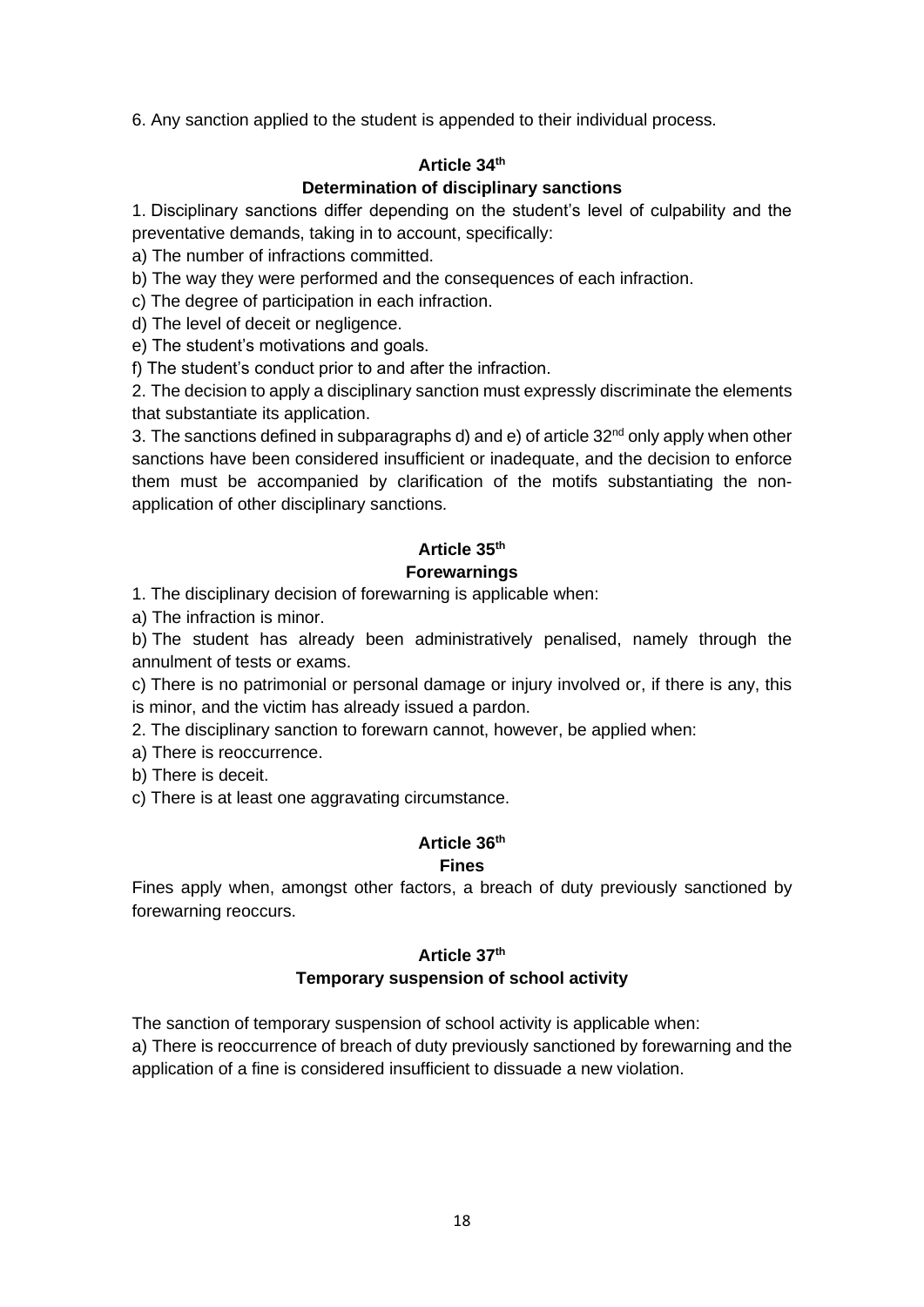## **Article 38 th**

# **Suspension of assessment for the period of one academic year**

The sanction of suspension of assessment for the period of one academic year is applicable when there is reoccurrence of the violations referred to in the previous article.

#### **Article 39th**

# **Interdiction from attending ESAP for a period of up to five years**

The sanction of interdiction from attending ESAP for a period of up to five years is applicable when, cumulatively:

a) The disciplinary infringement amounts to penal infraction, to which applies a prison sentence not replaceable by fine.

b) Deceit has been committed.

c) There is evidence of, at least, one aggravating circumstance.

d) There is factual patrimonial or personal damage or injury.

# **Article 40th Annulling circumstances**

The following are annulling circumstances:

a) Physical coercion.

b) Accidental and involuntary loss of the exercise of intellectual faculties during the moment when the infraction was committed.

c) Legitimate self-defence or the legitimate defence of a third-party.

d) The non-enforceability of a different conduct, specifically when there was the conviction that the behaviour being performed was permitted, or when following orders, even if erroneously interpreted, as long as the mistake in interpreting the order is pardonable.

e) When exercising a right or fulfilling a duty.

#### **Article 41st**

#### **Attenuating circumstances**

The following are attenuating circumstances:

a) Spontaneously confessing the infraction.

b) Regret.

c) The lack of prior disciplinary infractions recorded in the student's individual process.

d) Incitement.

e) Any circumstances during the moment when the infraction was committed that may lessen the student's culpability.

f) Pardoning by the injured party.

# **Article 42nd**

# **Exceptional mitigation**

When attenuating circumstances arise that greatly mitigate the student's culpability, the sanction can be reduced.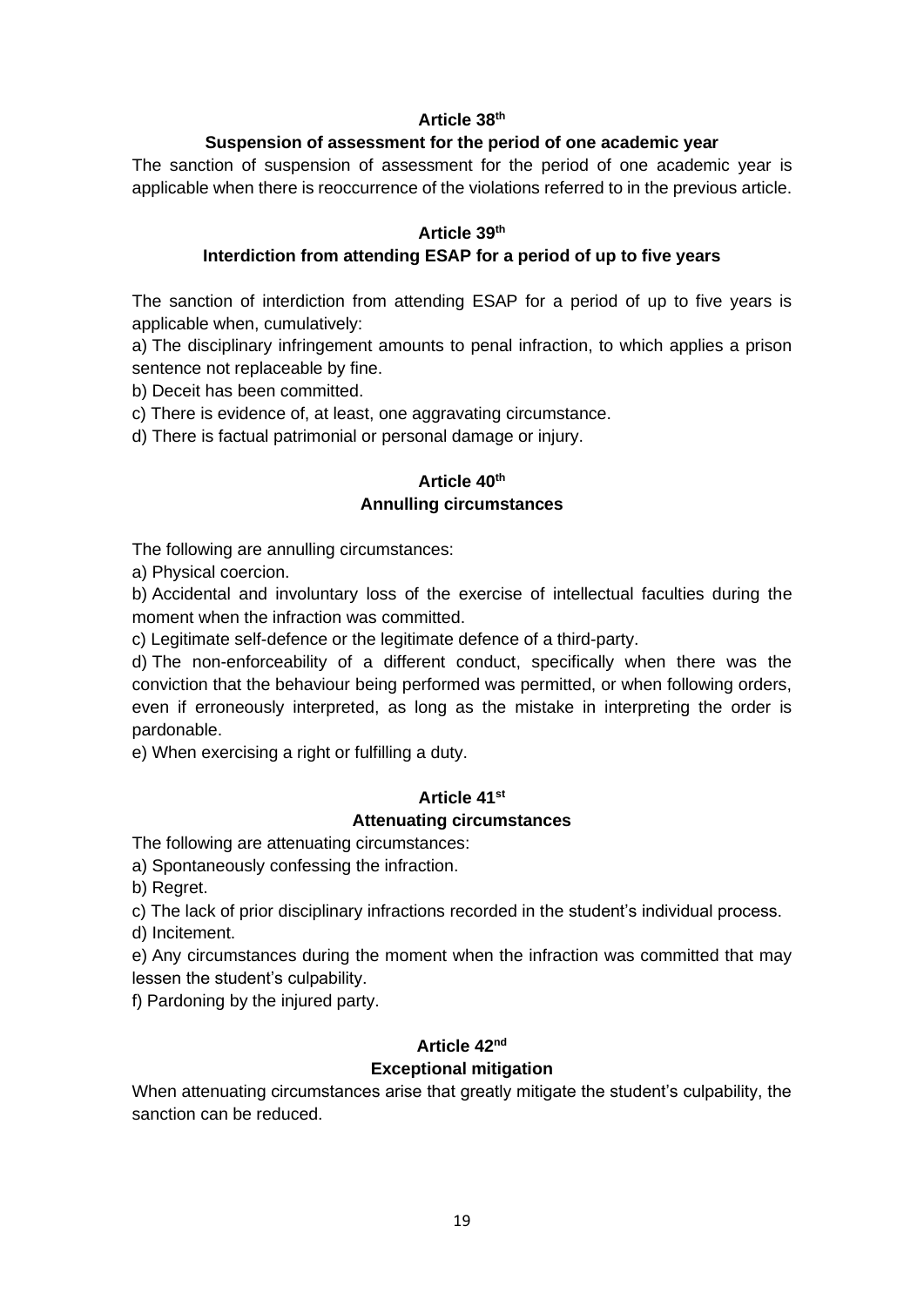# **Article 43rd**

# **Aggravating circumstances**

1. The following are considered aggravating circumstances:

a) The will, determined by conduct, to produce harmful results to the body or service, or the general interest, regardless of whether or not these have been verified.

b) The effective production of harmful results to the body, service, or general interest, in those cases where the student could have prevented such consequence as a necessary effect of his or her conduct.

c) Premeditation.

d) Colluding with other individuals to practice the infraction.

e) The fact that the infraction was committed during disciplinary penalty or during the period of disciplinary penalty suspension.

f) Recidivism.

g) Infraction accumulation.

h) The practice of the illicit act under the influence of alcohol or drug consumption.

2. Premeditation consists in the will to commit the infraction at least 24 hours before it has been committed.

3. Recidivism occurs when the present infraction is committed before a year has passed since the last day of sentence for an earlier infraction.

4. Accumulation occurs when two or more infractions are committed on the same occasion or when the present is committed before the previous has been punished.

# **Article 44th**

#### **Disciplinary competence General principle**

The power to punish applies to the President of CESAP, after consultation with the Academic Director of ESAP, with respect to the application of the sanctions specified in subparagraphs d) and e) of article  $32<sup>nd</sup>$ , according to no. 6 of article  $75<sup>th</sup>$  of Law no. 62/2007 of 10 September and of article 9<sup>th</sup> of the ESAP Statutes.

# **Article 45th**

# **Communication**

In the case of delegation of powers, all decisions leading to the opening of a process and inquiry must be addressed to the Academic Director within five days after pronunciation.

# **Article 46th**

# **Disciplinary proceedings**

It is the competence of the President of CESAP, or someone capably delegated to that effect, to open or instruct the opening of disciplinary proceedings.

# **Article 47th**

# **Inquiry**

An inquiry must be opened when strong reservations emerge with respect to the facts or the provenance of the reported conducts.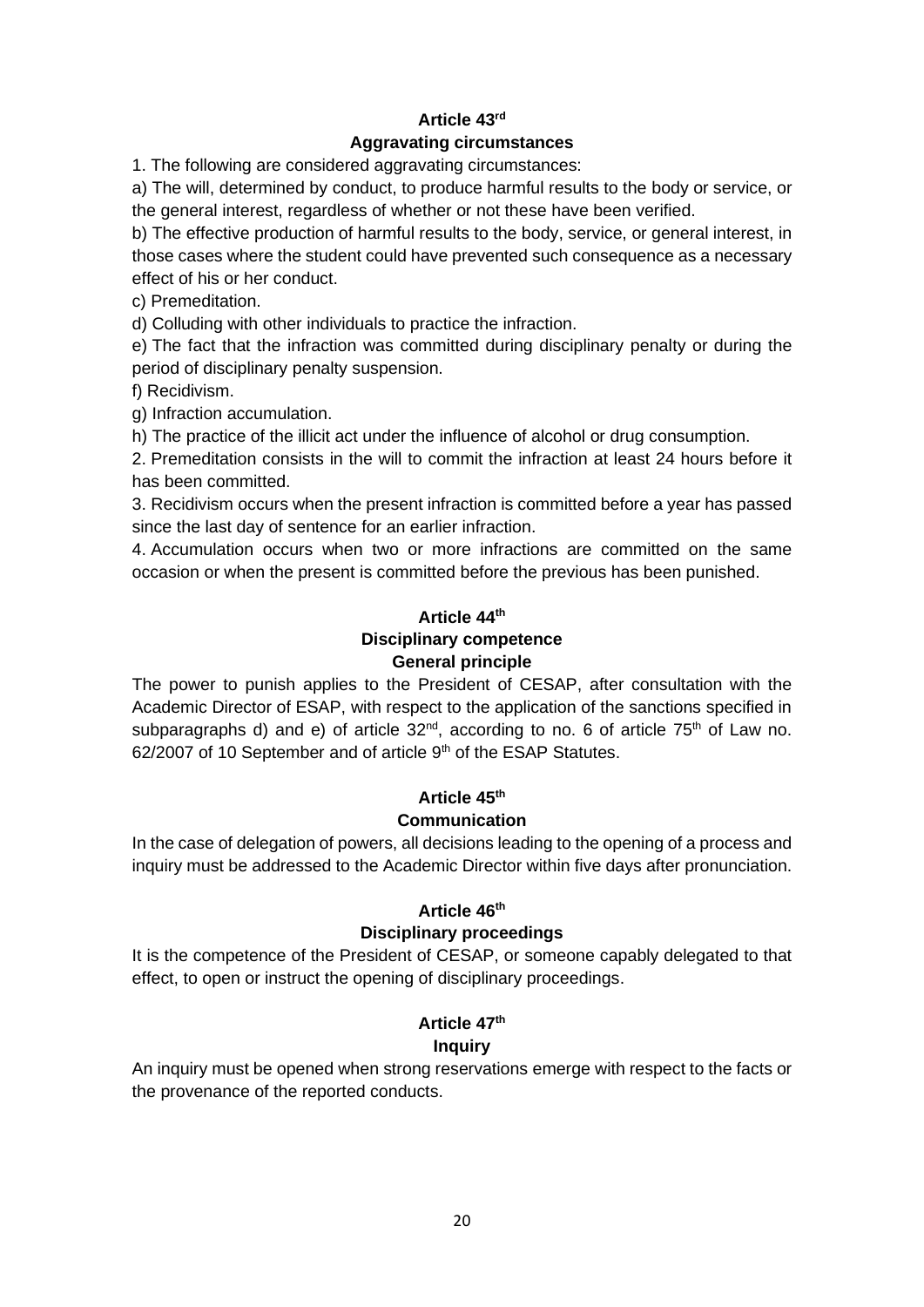# **Article 48th Inquiry process**

It is the competency of the President of CESAP or, in case of delegation, the Academic Director of ESAP to order the appropriate inquiries with a view to determine the facts or their attribution.

# **Article 49th Inquiry process decision**

Established the inquiry, and confirmed the existence of disciplinary infractions, it is the duty of the instructing entity to open the appropriate disciplinary process.

# **Article 50th Preventative suspension**

1. Preventative suspension can only be applied when there is strong indication that the disciplinary sanction described in subparagraph e) of article 32<sup>nd</sup> will be applied. It cannot exceed one academic semester.

2. The notification of preventative suspension is accompanied by the indication, even if generic, of the infraction or infractions the defendant is accused of.

# **Article 51st**

# **Need for complaint**

1. When the infraction consists of offence, defamation, threat, coercion or common assault, the promotion of a disciplinary process depends on the presentation of a written complaint by the offended party, addressed to the President of CESAP or, in case of delegation, to the Academic Director of ESAP.

2. The complaint can be filed away at any stage during the disciplinary process, before the application of a sanction, if the offended party has renounced to it in writing.

3. When the infraction involves the practice of a criminal act not dependent on complaint or specific accusation by the offended, participation to the Public Prosecutor's Office becomes mandatory, as stated in the law.

# **Article 52nd Defendant's guarantees**

1. The defendant is presumed innocent until proven guilty.

2. The defendant cannot be the target of more than one disciplinary process for the same infraction.

3. The defendant is notified in person or, when this is not possible, by registered letter with recorded delivery:

a) About the opening of a disciplinary process and the nomination of an instructor.

b) About the accusation of practice of a disciplinary infraction.

c) About the reports produced during the investigation process.

d) About the proposed decision with regards to the open process.

e) About the application of a disciplinary sanction or the archiving of the process.

4. Together with appealing the imputation of disciplinary infraction, the defendant can present documents and a list of witnesses (which must not exceed three per recorded fact) and request the pursuit of all necessary steps towards clarification of the truth.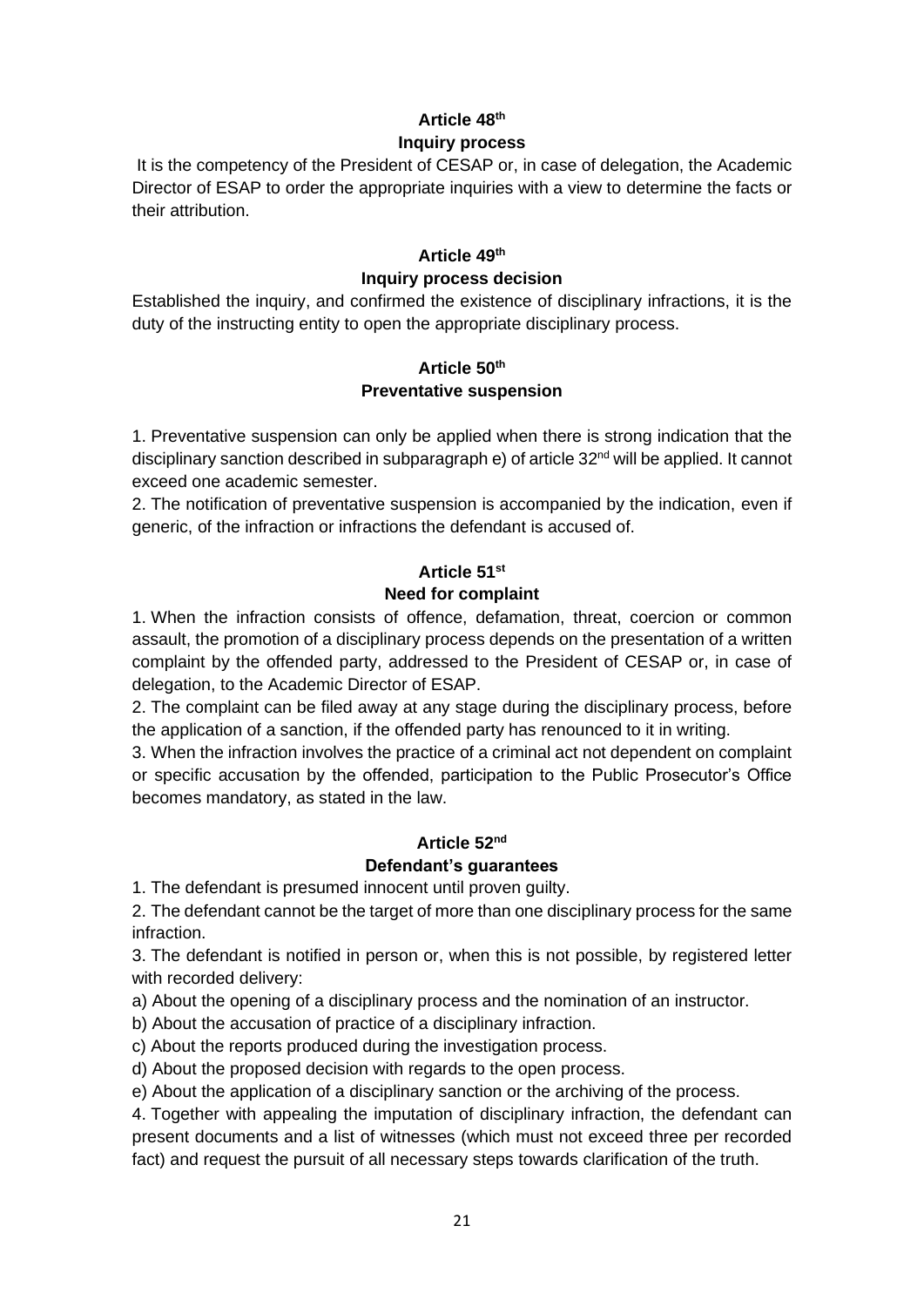5. The defendant can consult the process and request the records of all elements, under the condition that he or she does not disclose any contents.

6. The defendant has the right to be heard by the instructor at any moment during the process.

7. The defendant can appoint a lawyer.

8. During the period of appeal, the legal representative can request records of any of the elements in the process and attend procedural diligences at the request of the student, including participation in the interrogation of witnesses.

# **Article 53rd**

# **Instructor**

1. The instructor should be appointed from the pool of faculty members who lecture in the course the defendant has enrolled on.

2. The impossibility of complying with what is established in no. 1. does not in any way affect the validity of the disciplinary proceedings.

# **Article 54th**

# **Student association audition**

1. Without prejudice to the petitioning of other opinions, the application of the sanctions described in subparagraphs d) and  $e$ ) of article  $32<sup>nd</sup>$  must follow the assessment of ESAP's Student Association and the Student's Ombudsman.

2. It is the duty of the entity responsible for the application of the sanction to seek the audition above, forwarding a copy of the final report to the instructor.

3. The assessment referred to in no. 1. must be issued and delivered within 10 days.

# **Article 55th**

# **Submission of proceedings**

1. After the conclusion of disciplinary proceedings, leading to the formulation of a final report, the process will be sent by the instructor to the instituting party, who must request, when necessary, the issuing of important complementary assessments.

2. When several assessments are requested from different entities, the limits for their presentation are arranged successively, befalling on the instituting party the duty to assort their issuing.

3. Once these are emitted and the respective closing dates have elapsed, the process must be forwarded to the President of CESAP or, in case of delegation, to the Academic Director of ESAP, within 10 days.

# **Article 56th**

# **Decision**

The final decision on the disciplinary process must be taken within 30 working days from the date of reception of the process.

# **Article 57th**

# **Expiry of disciplinary procedure**

1. The right to launch a disciplinary procedure expires one year after the date of the infraction.

2. It also expires when, following a formal complaint, no effort has been made to start disciplinary proceedings or a process of inquiry within 30 days.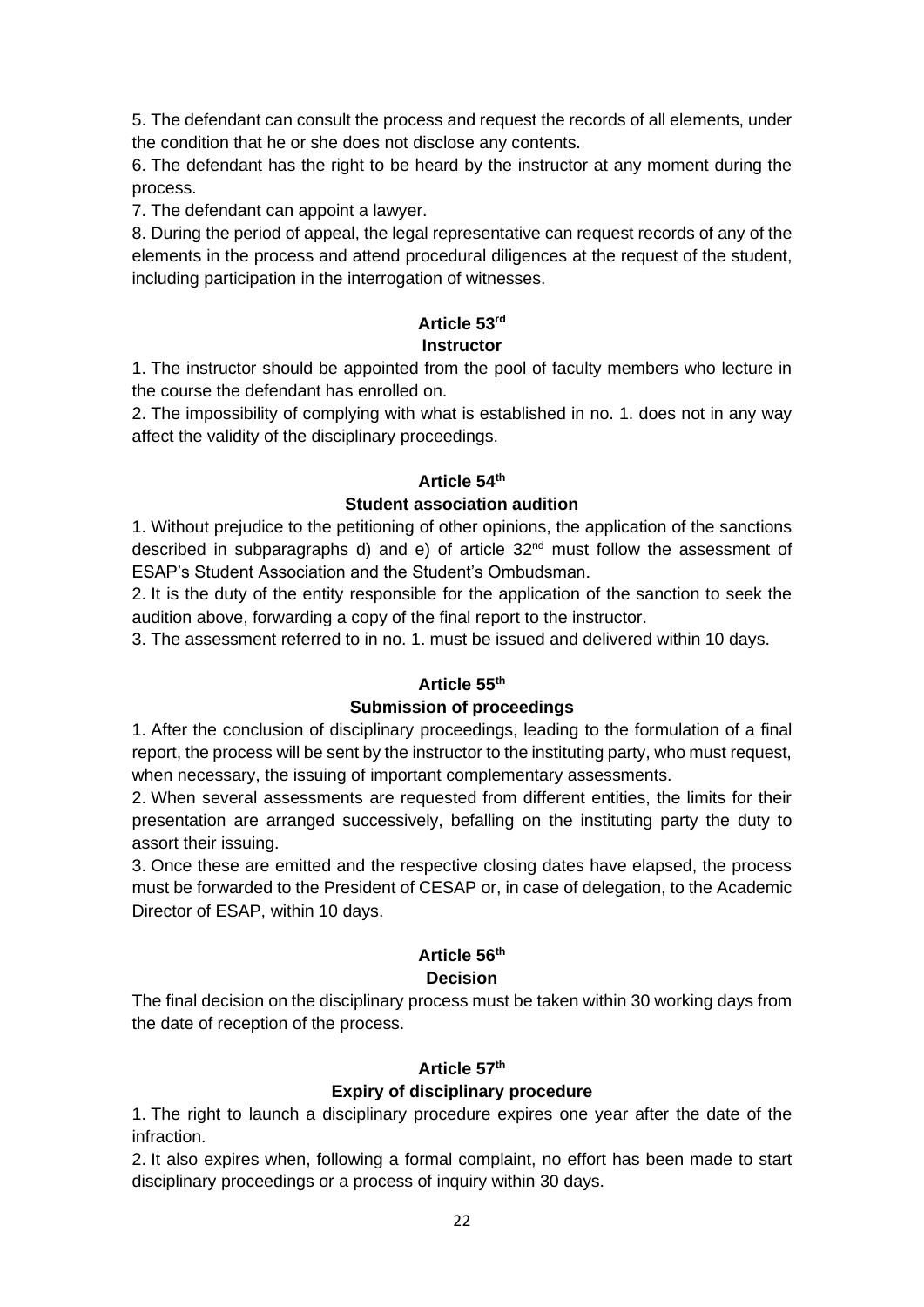3. The opening of an inquiry suspends all expiry dates until it is concluded.

4. When the infraction has been committed by a student who has since left ESAP, before the closing of any of the periods stated above, the expiry date is considered suspended and is reinstated from the moment the student reenrols.

5. Without prejudice to what is stated in the numbers above, the sanctions expire as follows, from the date when the decision was made contestable:

a) 1 month for a forewarning sanction.

b) 3 months for a fine.

c) 6 months for the suspension sanctions described in subparagraphs c) and d) of article 32 nd .

d) 1 year for the sanction of interdiction to attend.

## **Article 58th**

# **Suspension of disciplinary sanctions**

1. With the exception of the sanction described in subparagraph c) of article  $32<sup>nd</sup>$ , all other sanctions can be suspended.

2. The suspension of a sanction can occur when, taking into account the personality of the student and his or her conduct prior to committing the infraction and to its circumstances, it is concluded that a simple reproach and the forewarning of a sanction achieve adequately and sufficiently for the purpose of punishment.

3. Suspension cannot last less than a whole academic semester and more than two academic years.

## **Article 59th**

# **Revision of disciplinary proceedings**

1. Revision of disciplinary proceedings is permitted, at any time, when there is evidence or circumstance is verified that determines the inexistence of the facts leading to the sentence, as long as such could not have been used by the student during proceedings.

2. The revision of disciplinary proceedings is determined by the body with disciplinary competence, of its own accord or following formal request by the student.

3. When the sanctions in d) and  $e$ ) or article  $32<sup>nd</sup>$  have been applied, revision of disciplinary proceedings must be determined by the President of CESAP or, in case of delegation, by the Academic Director, of their own accord or following formal request by the student.

4. While revision is pending, the sanction can be suspended, following reasoned proposal by the instructor, if there is indication that the sanction is unwarranted. 5. From revision of disciplinary proceedings cannot result an aggravation of the

student's responsibility.

6. In those cases where revision leads to the repealing or reduction of the penalty, such result must be made public.

# **Article 60th**

# **Student rehabilitation**

1. Students sentenced for any infraction can be rehabilitated, independently of any revision of disciplinary proceedings, by the entity responsible for applying the sanction. 2. Rehabilitation is conceded to those who have merited it for good behaviour and can be demonstrated by the student by use of all forms of evidence admitted to the process.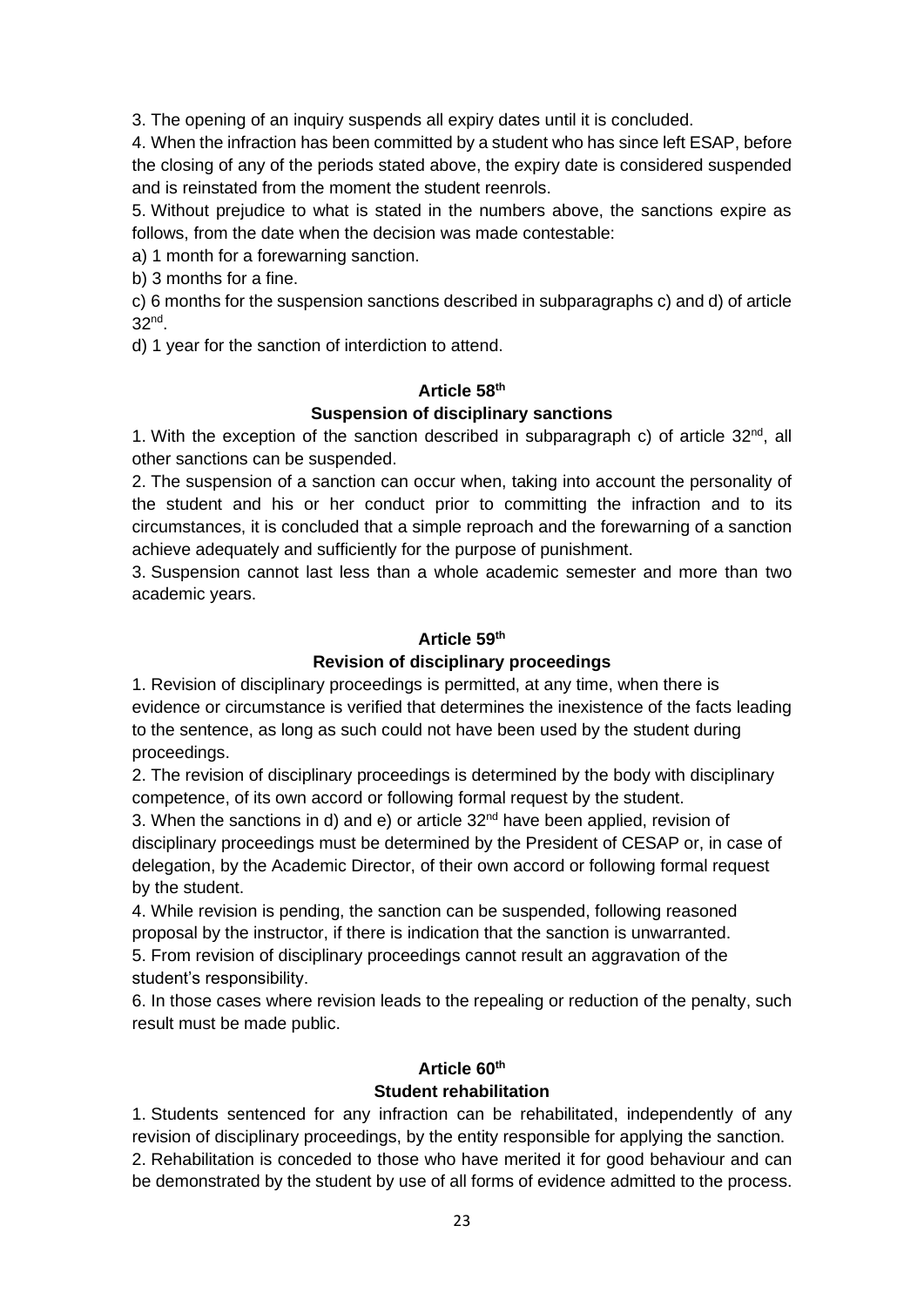3. Rehabilitation is requested by the student or their representative, after the dates for the application of warning, fine, suspension of attendance or suspension of assessment for the duration of an academic year have elapsed, along with the suspension times ascribed to any sanction, as follows:

a) Six months, in case of forewarning.

b) One year, in case of fine.

c) Two years, in case of temporary suspension of school attendance.

d) Three years, in case of suspension of assessment for the duration of a year.

4. Rehabilitation ends the restrictions and any other effects of sentencing still in place and is recorded in the student's individual process.

# **Article 61st Closing dates**

1. All closing dates with respect to the disciplinary proceedings encompassed by the present regulations must fall on a working day, and exclude Saturdays, Sundays and any local or national holidays.

2. The periods stated above, including expiry or cessation, will also exclude school holidays.

3. It is assumed as school holidays such periods as those specifically determined by the Academic Chronogram of ESAP.

# **Article 62nd Notifications**

All notifications relative to a process can be delivered in person or by registered mail with recorded delivery to the student's address on record.

# **CHAPTER VI STUDENT AND ALUMNI SUPPORT SERVICES**

# **Article 63rd**

# **Student Ombudsman**

1. ESAP offers the student the services of a Student Ombudsman, nominated by the General Council for a two-year renewable mandate, and developing their work in articulation with the bodies, academic structures, and services of ESAP, including the Pedagogical Council, the Academic Board, and also the Student Association of ESAP. 2. The Student Ombudsman's role is autonomous vis-à-vis all academic bodies. The Student Ombudsman is given the task of safeguarding student legal, statutory and reglementary rights and mediate eventual conflicts.

# **Article 64th**

# **Student Support Services and other support**

1. ESAP creates the necessary and possible conditions for the provision of student support, in the context of the State's higher education support system, namely through the processing and attribution of bursaries.

2. ESAP can grant indirect support in the form of school meals, housing, and healthcare services, and provide additional assistance in the context of artistic, cultural and sports activities, besides other forms of student support.